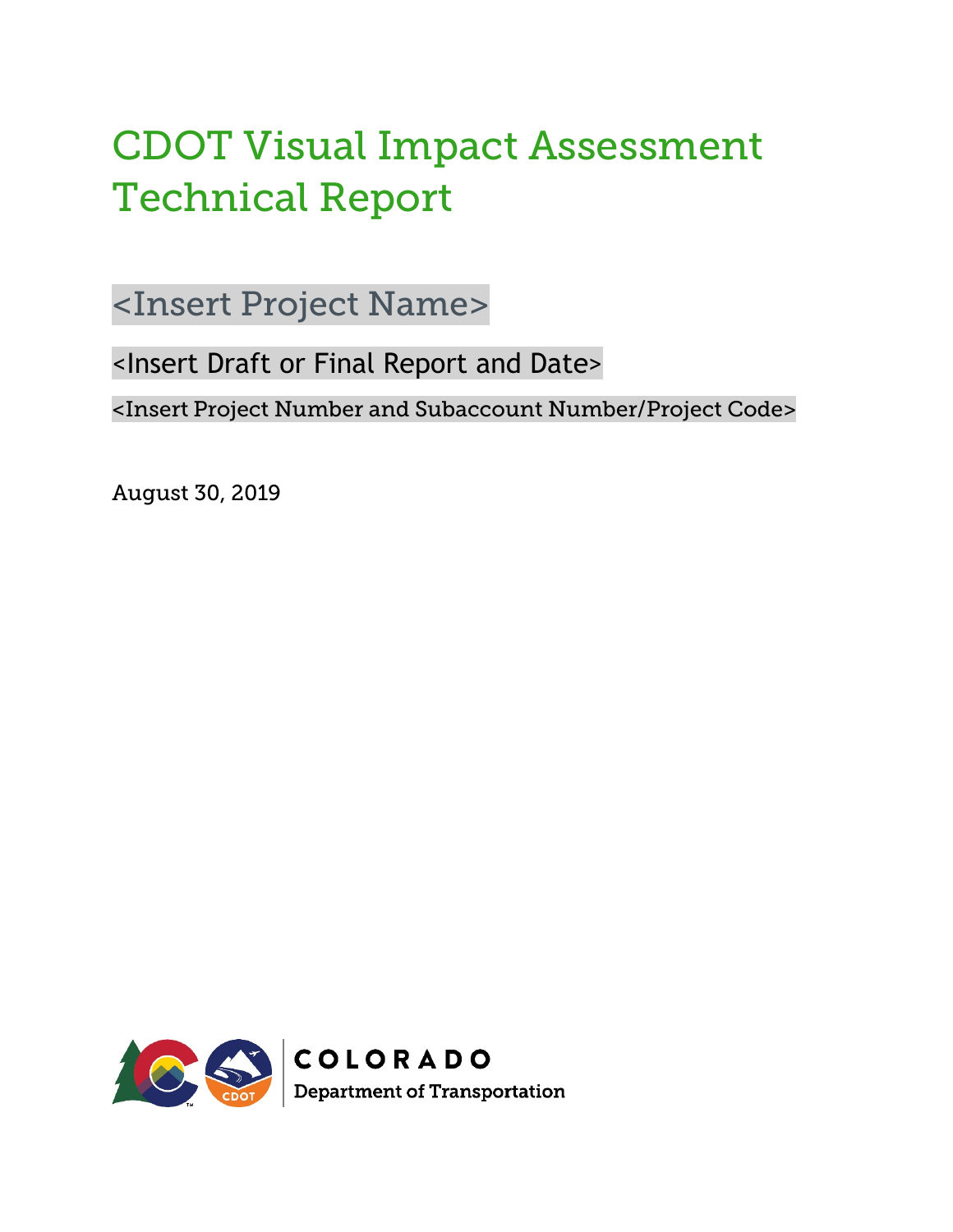## (Delete this entire box, all red text, and all <gray highlighted> placeholder text before submitting the first draft VIA to CDOT)

#### Background for Visual Impact Assessment (VIA) Standard Template

This VIA Standard Template is organized to facilitate the preparation of reader-friendly and graphically informative VIAs for any level of National Environmental Policy Act (NEPA) documentation, while reducing unnecessary detail. The formatting of this template tracks with the direction and examples included in the Colorado Department of Transportation (CDOT) *2019 VIA Guidelines* (hereinafter referred to as CDOT's Guidelines, available on CDOT's Landscape Architecture (LA) [website\)](https://www.codot.gov/programs/environmental/landscape-architecture).

The goal of this Standard VIA Template is to simplify the documentation of visual impacts and effective mitigation for CDOT transportation projects, in context to Colorado's diverse regions, landscapes, and communities. The details of the VIA should be depicted in tables and figures to the extent practical, with VIA text highlighting key findings pertaining to impacts and mitigation. CDOT's Guidelines serve as a technical reference during the preparation and documentation of the visual analysis. CDOT's Guidelines include sample maps, graphics, and tables for reference, as the Standard VIA Template is used to document VIA analysis.

The template includes preparation tips, along with standardized text, table, and graphic formats that are scalable and adaptable to the scope of individual projects. Standard VIAs will receive the highest level of review and are reserved for projects with the potential to adversely affect the visual quality of sensitive landscape and viewers.

#### **INFORMATION ON USING THIS REPORT TEMPLATE**

- 1. Color-coding throughout this template:
	- a. Red text: Review background information, optional choices, and suggestions/tips provided in red text, and delete any red text before submitting the first draft of the VIA to CDOT.
	- b. < gray content placeholders>: Insert the content requested in text highlighted in gray, and delete gray highlighted text before submitting the first draft of the VIA to CDOT.
- 2. Complete CDOT's Visual Resource Scoping Documentation and Questionnaire (available on CDOT's LA [website\)](https://www.codot.gov/programs/environmental/landscape-architecture) to establish which, if any, template is appropriate (Standard or Memorandum).
- 3. If the project has a Preferred Alternative, replace "Proposed Action" with "Preferred Alternative" as appropriate throughout this template. Also incorporate evaluations of Build Alternative(s), if appropriate.
- 4. Table and/or figure numbers provided in this template may require revisions to adapt to the author's presentation of materials.
- 5. This file is CDOT's Standard VIA Template for use on projects. If prior approval from the CDOT Region Environmental Project Manager, Landscape Architect, and/or FHWA is obtained, this template does not have to be used.

**Appendix B** of this Standard VIA includes a summary of the criteria and methods used to conduct this VIA.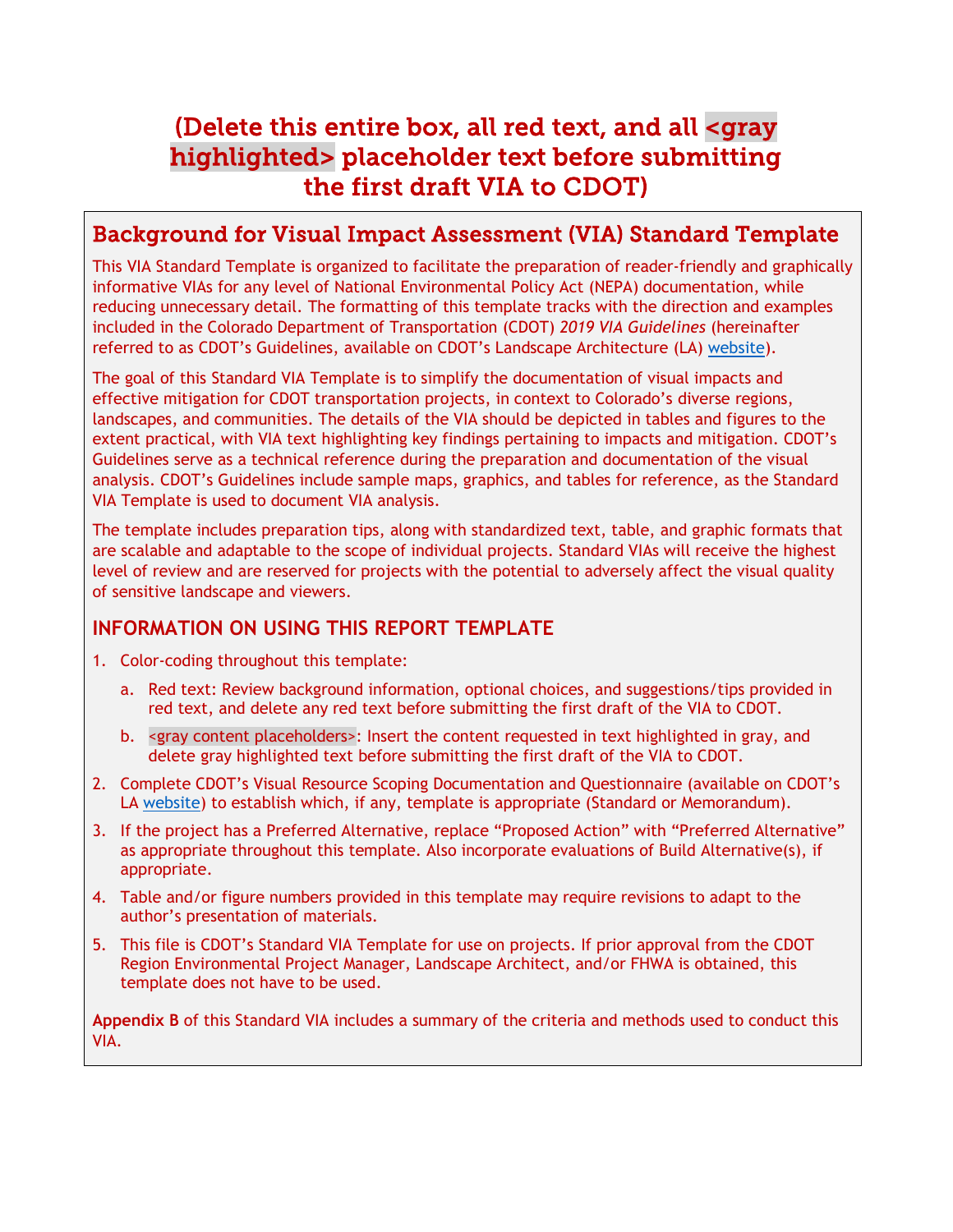

## **Table of Contents**

| $\mathbf{1}$ . |     |  |  |  |  |  |
|----------------|-----|--|--|--|--|--|
| 2.             |     |  |  |  |  |  |
|                | 2.1 |  |  |  |  |  |
|                | 2.2 |  |  |  |  |  |
| 3.             |     |  |  |  |  |  |
|                | 3.1 |  |  |  |  |  |
|                | 3.2 |  |  |  |  |  |
| 4.             |     |  |  |  |  |  |
|                | 4.1 |  |  |  |  |  |
|                | 4.2 |  |  |  |  |  |
|                |     |  |  |  |  |  |
|                | 5.1 |  |  |  |  |  |
| 6.             |     |  |  |  |  |  |

### Appendices

| Appendix A. | Visual Resource Scoping Documentation         |
|-------------|-----------------------------------------------|
| Appendix B. | Visual Impact Assessment Methodology Overview |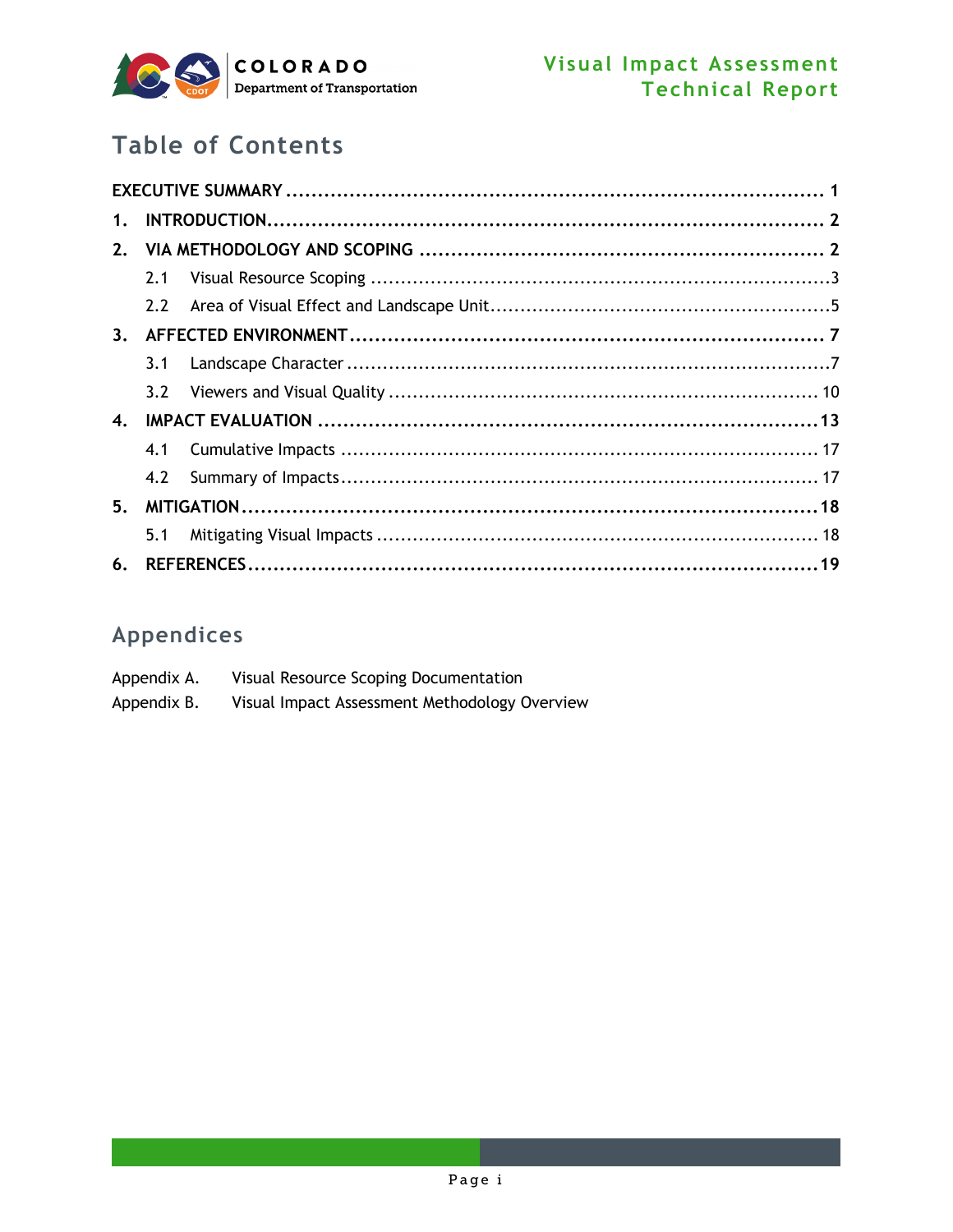

### **List of Figures <to be adapted to the scope of individual reports>**

| Figure $\_\_$ . |  |
|-----------------|--|
| Figure ___.     |  |
| Figure ___.     |  |
|                 |  |
|                 |  |
| Figure $\_\$ .  |  |

#### **List of Tables <to be adapted to the scope of individual reports>**

| Table ___.     |  |
|----------------|--|
| Table $\_\_$ . |  |
| Table $\_\_$   |  |
| $Table$ .      |  |
| $Table$ .      |  |

#### **List of Acronyms and Abbreviations <update as appropriate>**

| <b>APE</b>  | Area of Potential Effect              |
|-------------|---------------------------------------|
| AVE         | Area of Visual Effect                 |
| Bg          | background                            |
| <b>BLM</b>  | Bureau of Land Management             |
| <b>CDOT</b> | Colorado Department of Transportation |
| <b>CPW</b>  | Colorado Park and Wildlife            |
| Fg          | foreground                            |
| <b>FHWA</b> | Federal Highway Administration        |
| GIS         | geographic information system         |
| HED         | <b>Highway Easement Deed</b>          |
| LA          | landscape architecture                |
| Mg          | middleground                          |
| <b>MOU</b>  | Memorandum of Understanding           |
| <b>NEPA</b> | National Environmental Policy Act     |
| <b>NPS</b>  | <b>National Park Service</b>          |
| <b>USFS</b> | United States Forest Service          |
| VIA         | visual impact assessment              |
|             |                                       |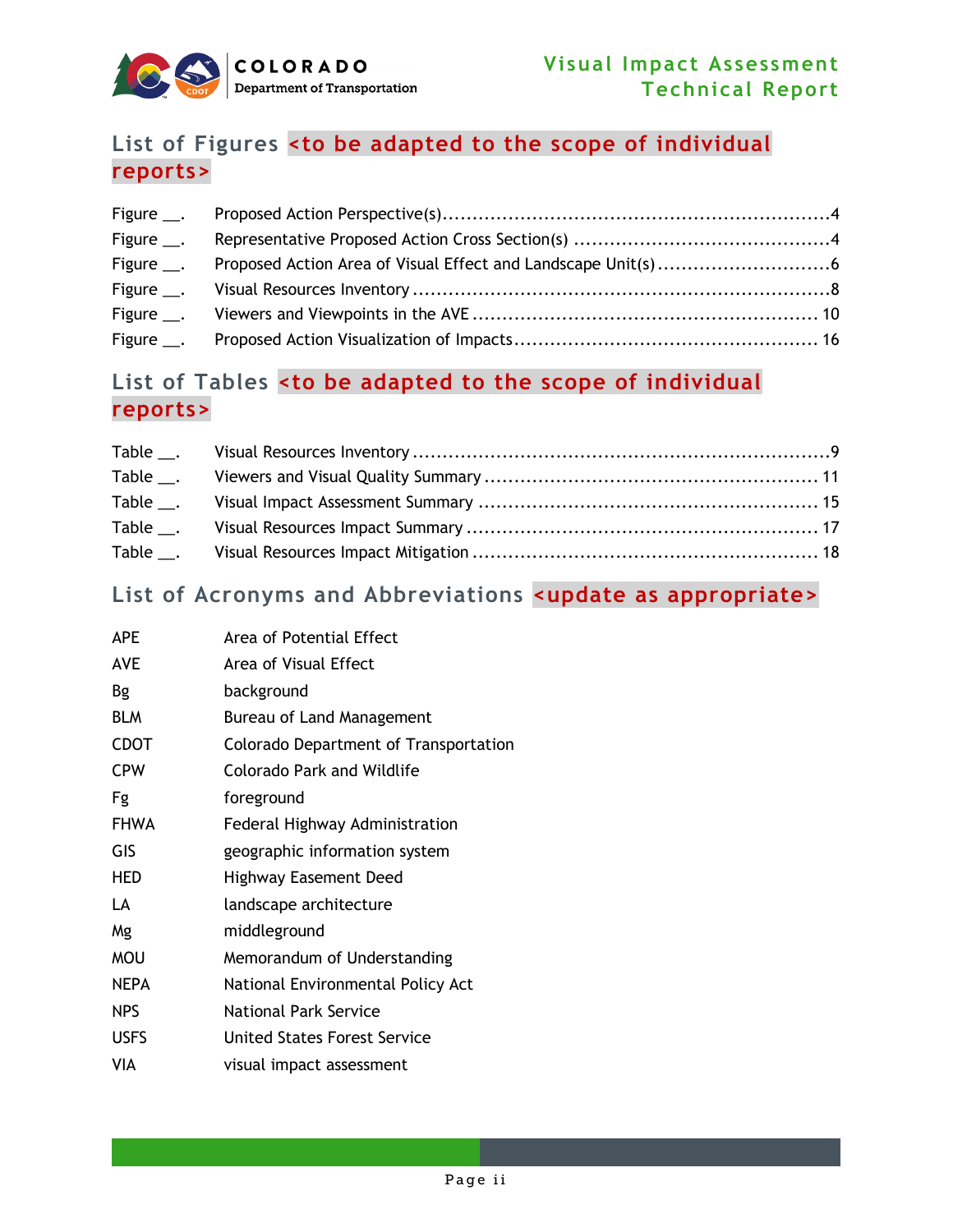

## <span id="page-4-0"></span>EXECUTIVE SUMMARY

<Insert executive summary> Include a brief narrative summary that describes:

- Methodology and scoping questionnaire score, triggering the preparation of a Standard VIA
- Landscape character, including dominant visual features and context (natural landscape, rural, suburban, urban)
- $\triangleright$  Key viewpoints
- Scenic features or designations
- Impacts/mitigation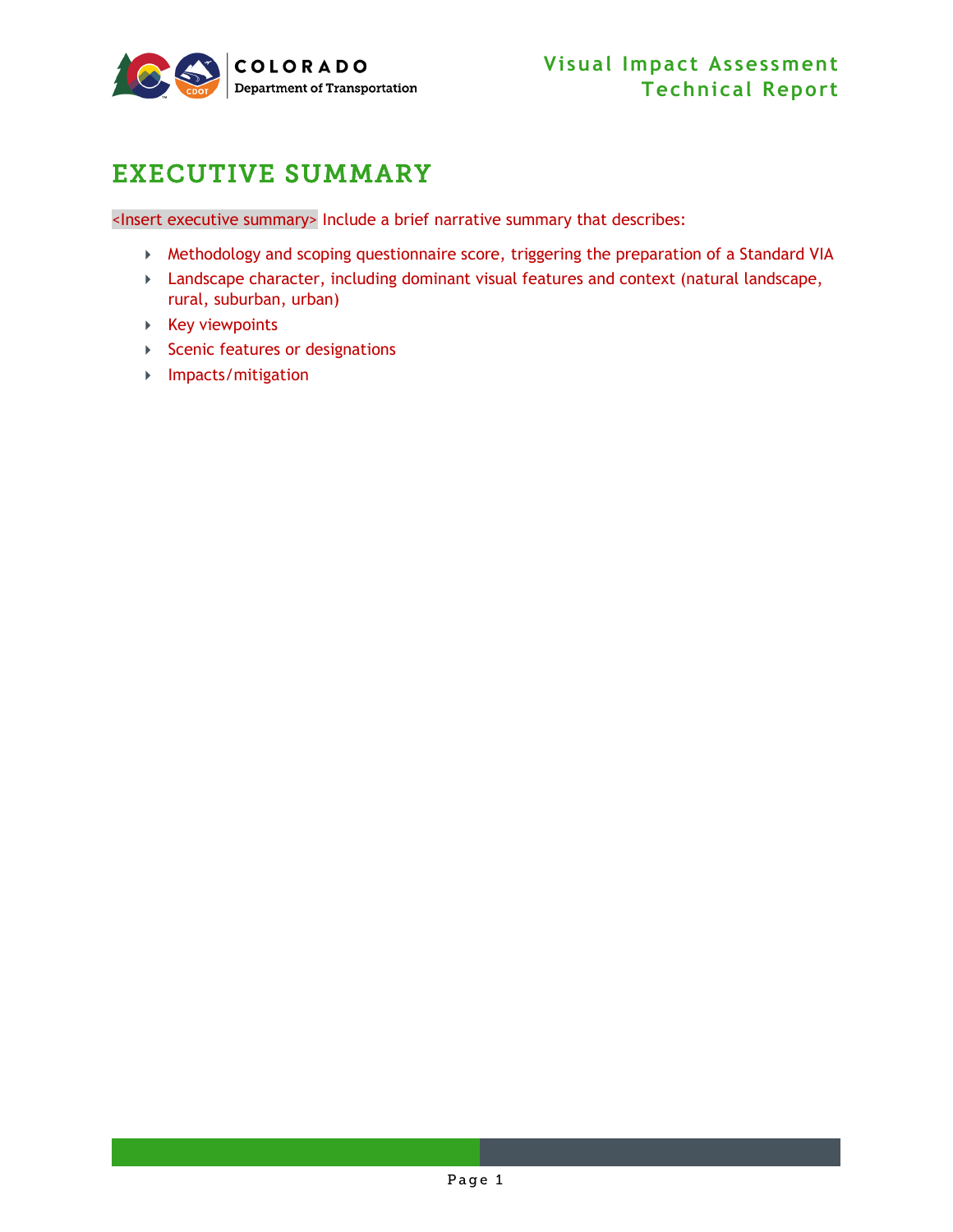

## <span id="page-5-0"></span>1. INTRODUCTION

Colorado Department of Transportation (CDOT), in coordination with the Federal Highway Administration (FHWA), is preparing  $a/an$  <insert class of action/modify following text as appropriate> Categorical Exclusion, Environmental Assessment, Environmental Impact Statement; may include reevaluation of these classes [see Section 1.1 of CDOT's Guidelines] for the <insert name of project> project. CDOT's *2019 VIA Guidelines* (hereinafter referred to as CDOT's Guidelines) apply because the project involves <insert CDOT involvement> CDOT sponsorship, local agency sponsorship, or third-party use of CDOT right-of-way [see Section 1.2 of CDOT's Guidelines].

This visual impact assessment (VIA) evaluates the effects of the Proposed Action on visual resources, following criteria set out in CDOT's Guidelines (available on CDOT's Landscape Architecture (LA) [website\)](https://www.codot.gov/programs/environmental/landscape-architecture).

Refer to the Project Description in the NEPA document for details on the scope of the Proposed Action and location. This introduction may be adapted to complement the Project Description.

## <span id="page-5-1"></span>2. VIA METHODOLOGY AND SCOPING

The VIA methodology is carried out in four phases: Establishment/Scoping, Inventory, Analysis, and Mitigation:

- **Establishment/Scoping Section [2](#page-5-1)** and **[Appendix A](#page-23-0)** Identifies direction for the initial review of the Proposed Action, landscape context, issues and applicable regulations, policies or guidelines; level of VIA documentation; and Area of Visual Effect (AVE)/landscape unit(s)
- **Inventory – Section [3](#page-10-0)** and **[Appendix B](#page-29-0)** Characterizes the landscape character, viewers, and visual quality of the AVE
- **Analysis – Section [4](#page-16-0)** and **[Appendix B](#page-29-0)** Evaluates the visual compatibility and impacts of the Proposed Action
- **Mitigation – Section [5](#page-21-0)** and **[Appendix B](#page-29-0) –** Develops visual impact mitigation measures

The VIA Study Team includes <document the VIA Study Team who prepared this report/modify the following text as needed>. Descriptions of the VIA Study Team members may include CDOT participation; consulting firm(s); and discipline backgrounds (landscape architects, planners, natural resource specialists, historians, graphic designers, and geographic information system [GIS] specialists.)

Data gathering and scoping approaches for this project included <modify the following text as needed>:

- **Desktop reconnaissance and any field observations if a site visit was conducted to aid in** VIA scoping and development of the study area
- Review of guidelines and policies related to visual resources, including federal agencies and federally managed lands, scenic byway coordinators, and local governments
- Public or stakeholder involvement activities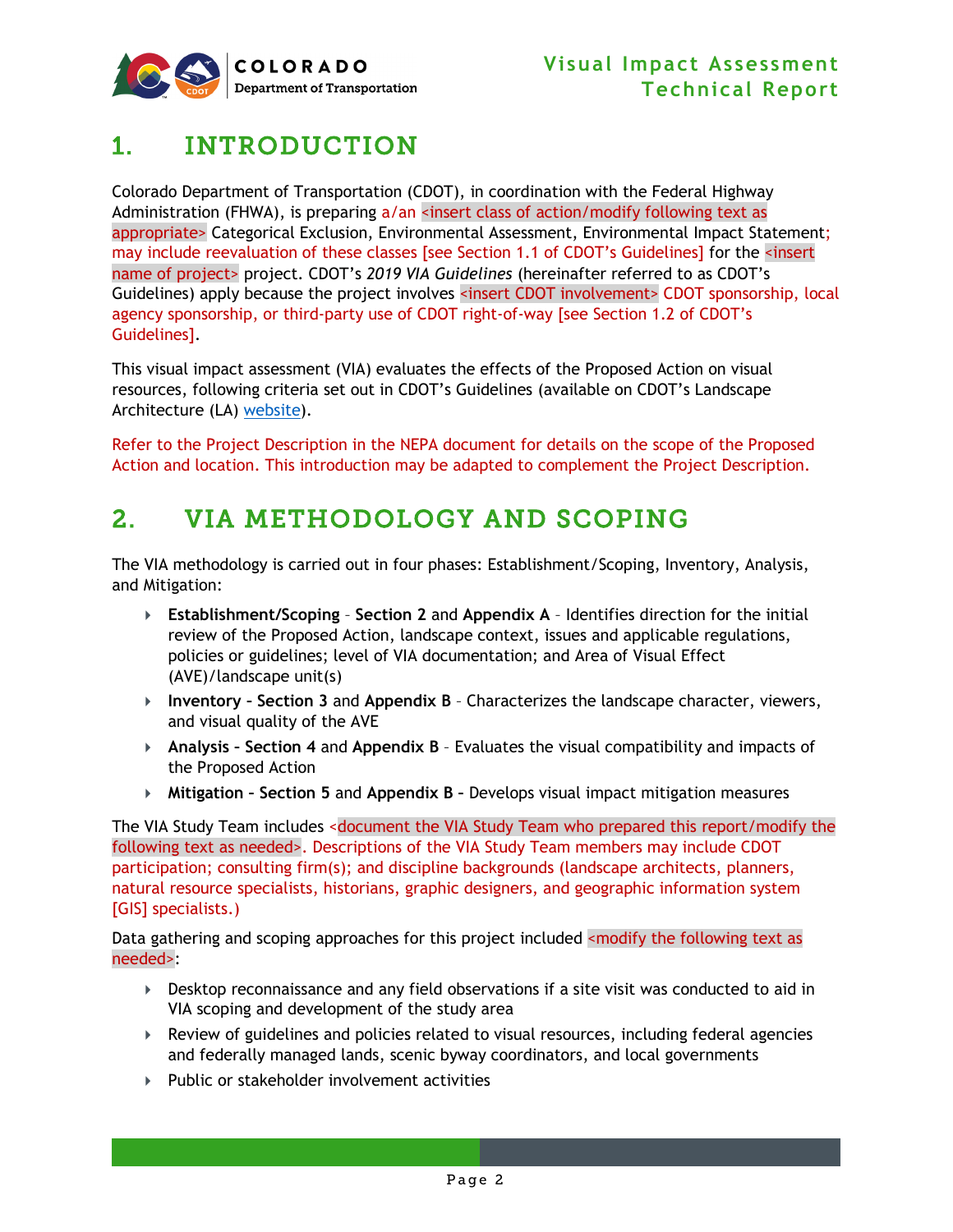

 Completion of CDOT's scoping questionnaire (**[Appendix A](#page-23-0)**) to identify issues and establish the appropriate level of VIA documentation for this project

## <span id="page-6-0"></span>*2.1 Visual Resource Scoping*

Refer to Section 2.1 of CDOT's Guidelines (available on CDOT's LA [website\)](https://www.codot.gov/programs/environmental/landscape-architecture) for additional information.

**[Appendix A](#page-23-0)** provides documentation of visual resource scoping, including a summary of:

- $\blacktriangleright$  Initial project design review to identify visual characteristics of the Proposed Action <delete or modify as needed> and Build Alternative(s)
- Landscape context (natural, rural, suburban, and/or urban)
- ▶ Historic/cultural resources context
- Issues and regulatory framework
- VIA Scoping Questionnaire documentation, leading to a Standard VIA (**[Appendix A](#page-23-0)**)

#### 2.1.1 Visual Attributes of the Proposed Action/Build Alternative(s)

<Include a brief narrative summary of key visual attributes and reference graphics as appropriate for the project and VIA. Modify the subsequent text as appropriate.> **Figure \_** and **Figure \_** document perspective and cross section views of the Proposed Action. These graphic illustrations visually communicate the scale and appearance of the project, vertical design elements, and topographic changes. This information is based on conceptual-level design being evaluated in the NEPA process.

Graphics may include line drawings, SketchUp or other computer-modeled perspective graphics, including a representative cross section(s) and perspective rendering(s). See CDOT's Guidelines, Appendix D for examples.

#### 2.1.2 Issues and Context

<Include a brief narrative summary of the biggest issues/most meaningful context.> Document specific issues to address, such as federally managed lands, state parks, scenic byways, or agency policies and guidelines related to visual resources.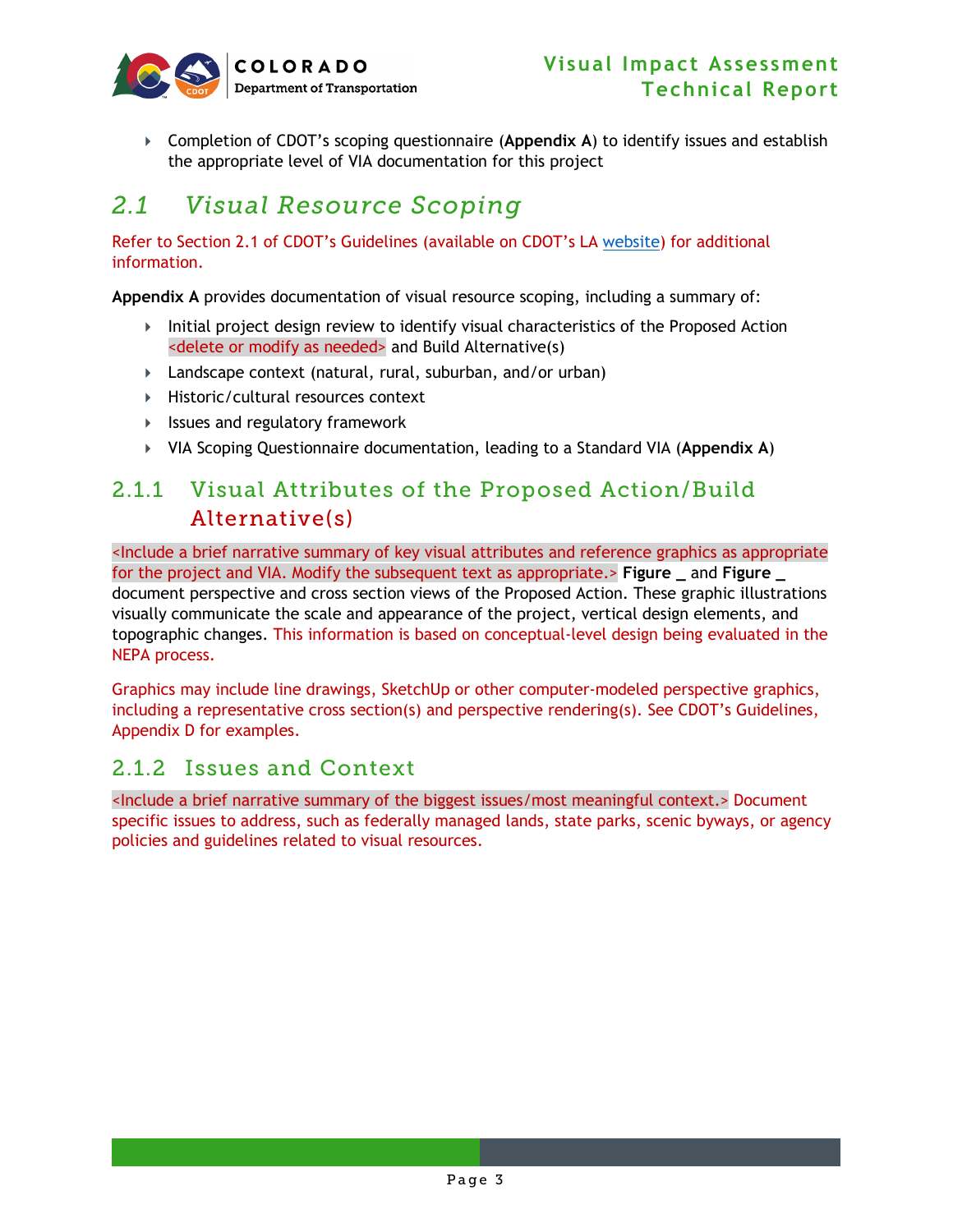

<span id="page-7-0"></span>*Figure \_\_. Proposed Action Perspective(s)*

<insert graphic here>

Duplicate for additional Build Alternative(s), if applicable

<span id="page-7-1"></span>*Figure \_\_. Representative Proposed Action Cross Section(s)*

<insert graphic here>

Duplicate for additional Build Alternative(s), if applicable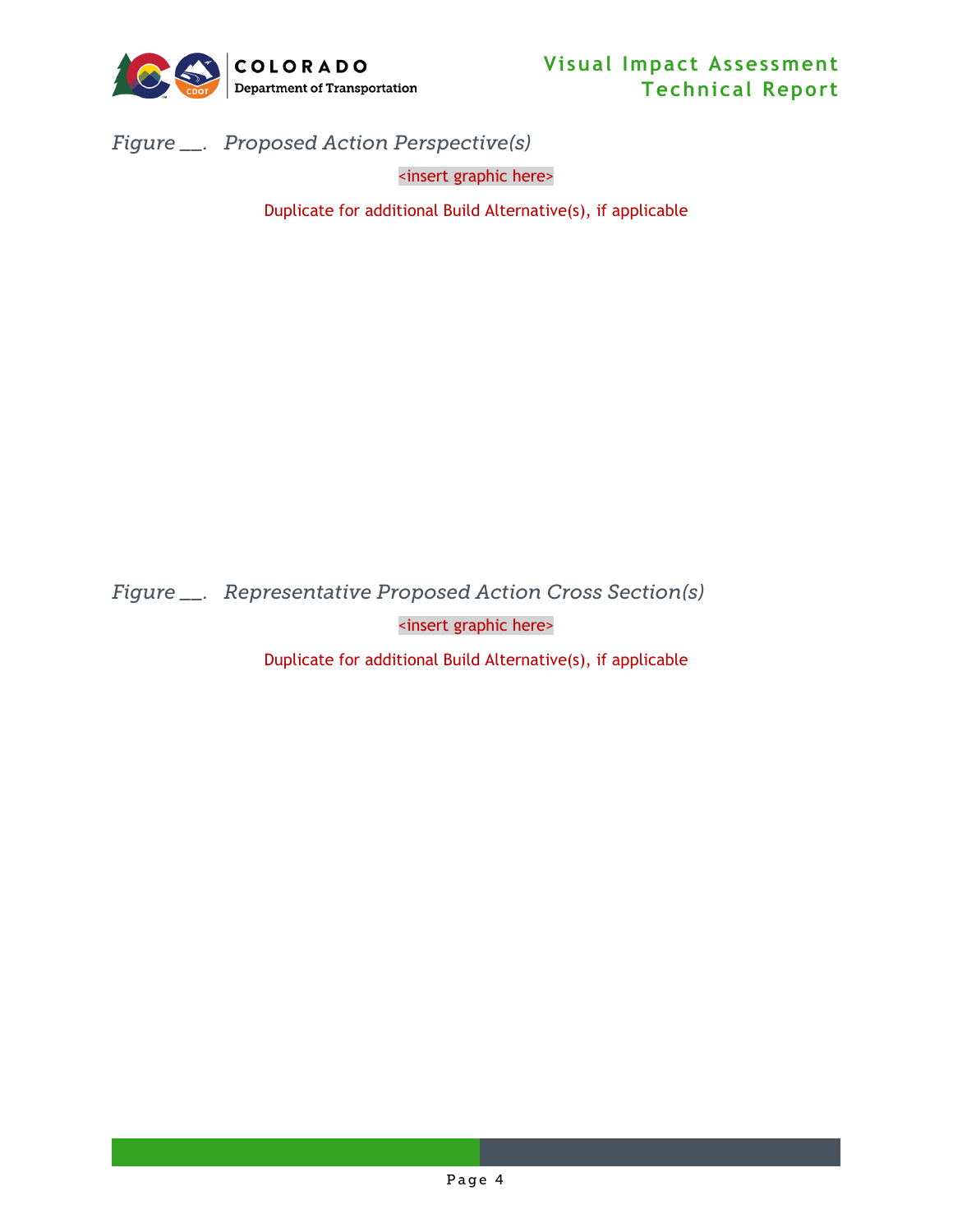

## <span id="page-8-0"></span>*2.2 Area of Visual Effect and Landscape Unit*

Refer to Section 2.2 of CDOT's Guidelines (available on CDOT's LA [website\)](https://www.codot.gov/programs/environmental/landscape-architecture) for additional information. Refinement to content in this template is appropriate to reflect the unique nature of each project.

The final step of the scoping phase is to define the AVE based on project visibility and potential influence on surrounding landscapes and viewers. This process incorporated input from <insert appropriate updates/modify the following text> the interdisciplinary project team, CDOT, and stakeholders.

This AVE was developed based on <insert from the following> geographic information systems (GIS) visibility modeling and field observations; perspective views of the road and from the road; the influence of topography, vegetation, and structures near the project; coordination with the project historian regarding the Section 106 Area of Potential Effect (APE). [Refer to Step E-5 of Section 2.2 of CDOT's Guidelines for more information and elaborate if appropriate for the project.]

If GIS applications were used to define the AVE boundary, document data sources and the resolution of elevation data/contours, building footprints, light detection and ranging (LIDAR) data, and any 3D/viewshed modeling.

A landscape unit is a spatially defined area with a visually distinctive identity or "sense of place" that establishes context for the visual inventory. Through coordination with CDOT, the nature of this AVE has led to the identification of  $\leq$  name the landscape unit(s) $\geq$ . Provide rationale for more than one landscape unit within the AVE, including coordination with CDOT.

**Figure \_** identifies the AVE and landscape unit(s) associated with the Proposed Action <delete or modify as needed> and Build Alternative(s). Document any significant refinements to the AVE between the Scoping and Inventory phases, such as changes in project alignment or major design elements.

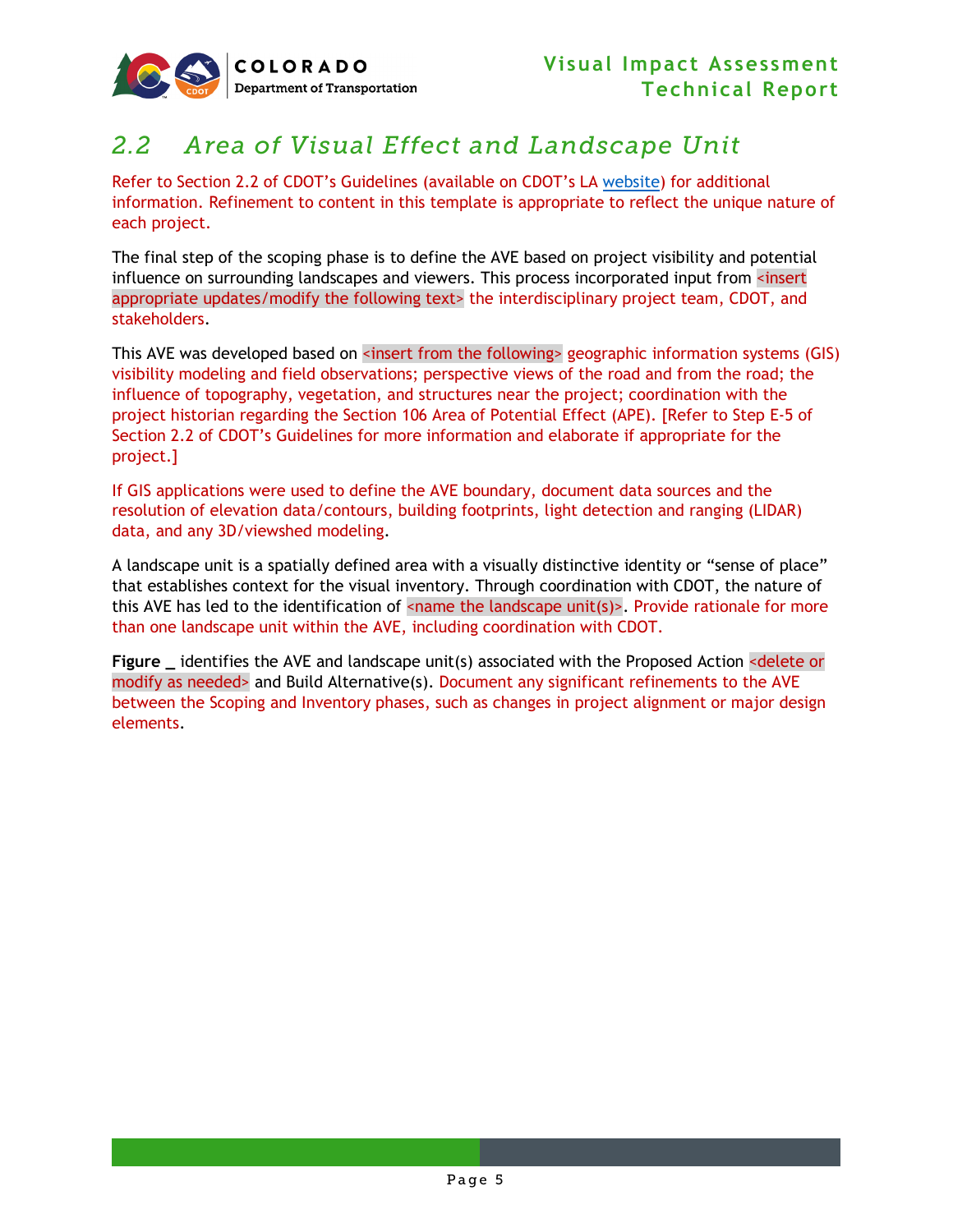

<span id="page-9-0"></span>*Figure \_\_. Proposed Action Area of Visual Effect and Landscape Unit(s)*

<insert map here>

Duplicate for additional Build Alternative(s), if applicable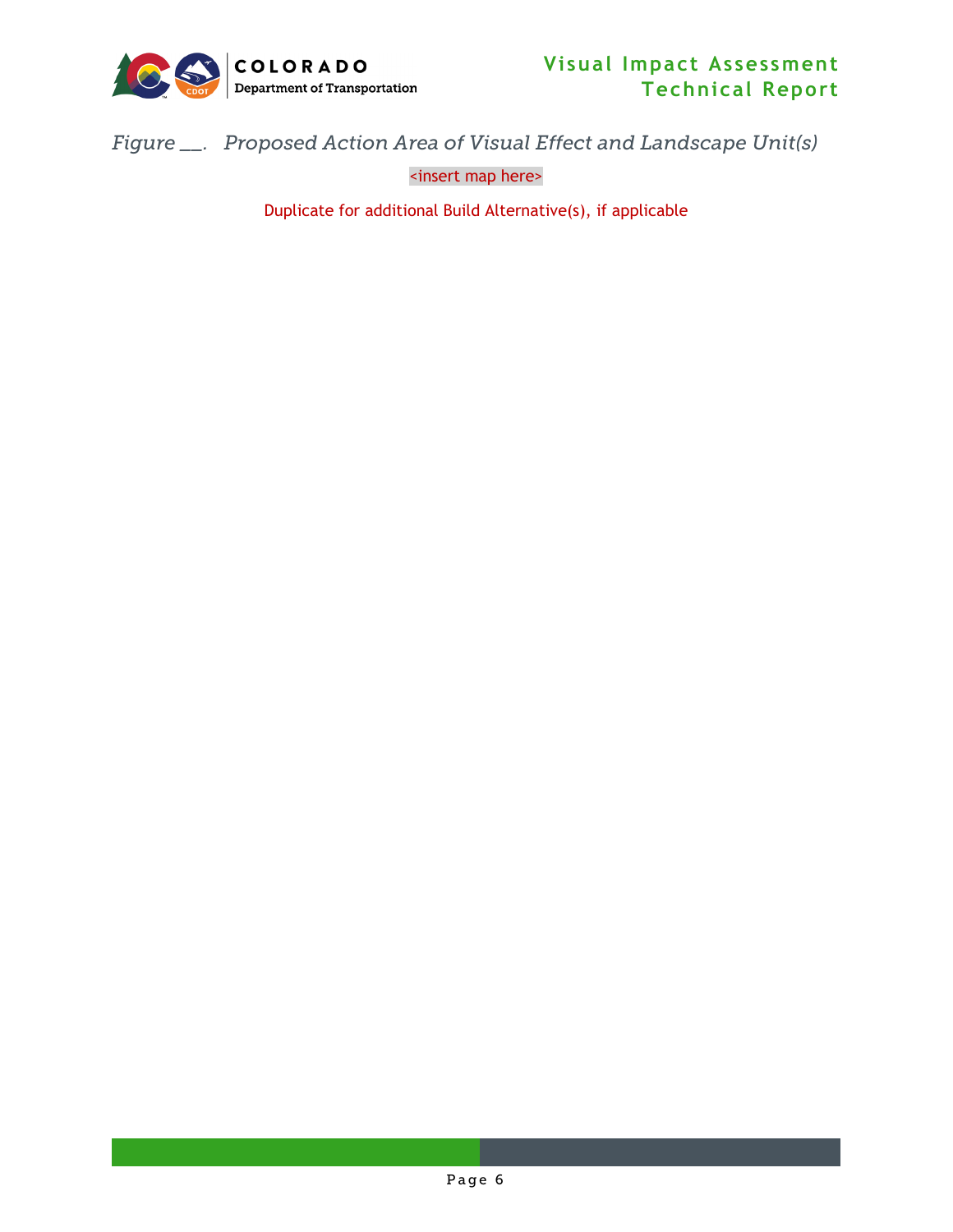

## <span id="page-10-0"></span>3. AFFECTED ENVIRONMENT

Refer to Chapter 3 of CDOT's Guidelines (available on CDOT's LA [website\)](https://www.codot.gov/programs/environmental/landscape-architecture) for additional information. Refinement to content in this template is appropriate to reflect the unique nature of each project.

The inventory is the central phase of the VIA process and provides a foundation for evaluating impacts and developing effective mitigation. This section documents the visual inventory of the AVE and landscape unit(s) by describing:

- **Landscape character, which encompasses the overall visual image and physical appearance** of natural, cultural, and existing roadway features
- Viewers/key viewpoints, including views of the road and views from the road
- $\triangleright$  Visual quality, which encompasses the visual harmony and vividness of landscapes and views within the AVE; any scenic designations; and how the roadway influences the surrounding environment

### <span id="page-10-1"></span>*3.1 Landscape Character*

See Section 3.2, Step I-1 of CDOT's Guidelines (available on CDOT's LA [website\)](https://www.codot.gov/programs/environmental/landscape-architecture) for additional direction.

The character of the landscape is defined by the overall visual image and physical appearance of natural, cultural, and existing roadway features. Landscape features such as landforms, vegetative patterns, and water, combined with development patterns and transportation networks, create the overall visual image and sense of place of a landscape unit.

The landscape character inventory:

- Describes the existing landscape features and the existing roadway
- Establishes a baseline for the visual quality inventory
- $\triangleright$  Provides a baseline reference to compare any changes that the Proposed Action is expected to cause to the existing natural environment, cultural environment, and roadway features

**Figure \_** illustrates the visual resources inventory. **Table** \_ documents the landscape character and composition of the landscape unit(s).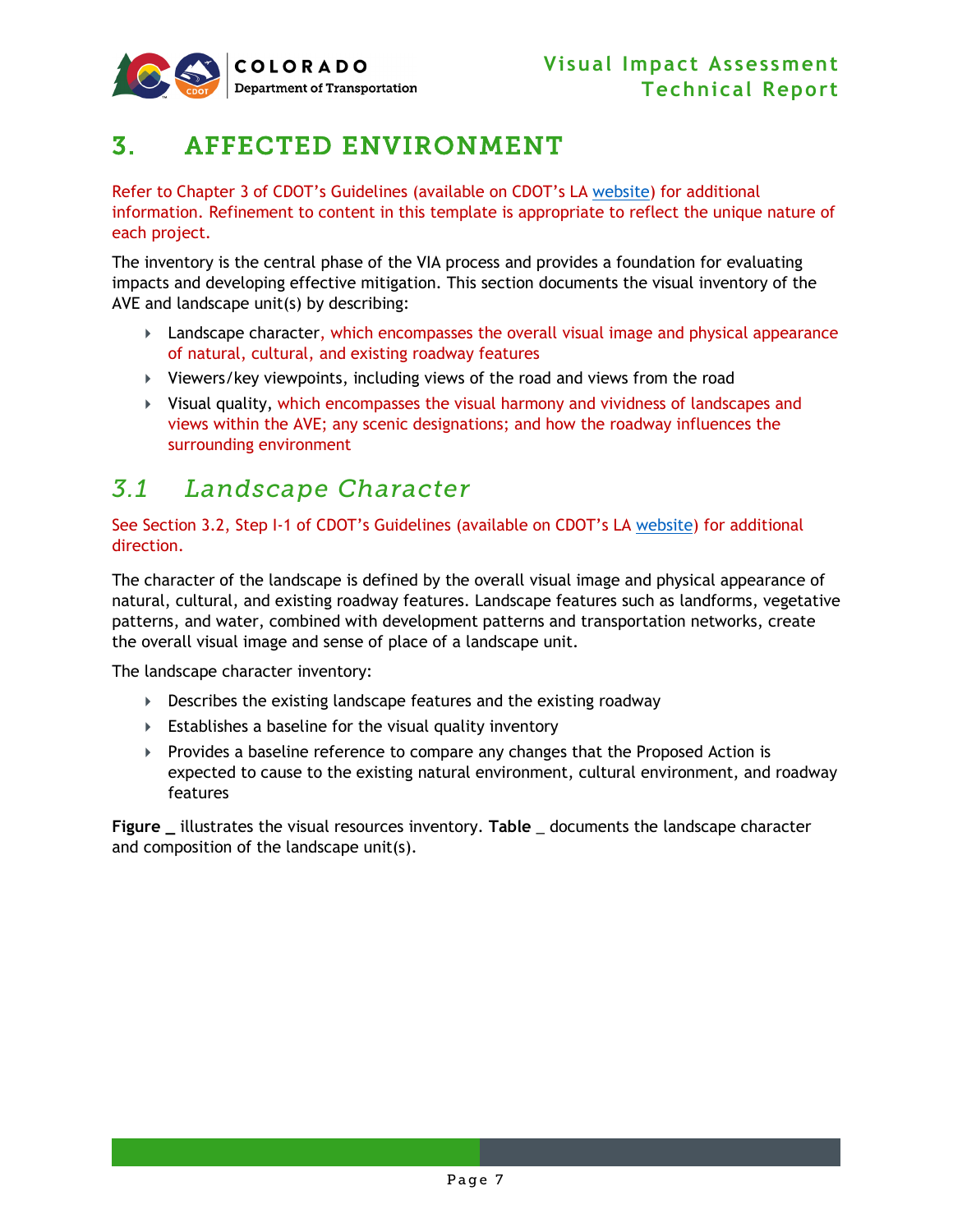

<span id="page-11-0"></span>*Figure \_\_. Visual Resources Inventory* 

<insert map here>

Duplicate map for each landscape unit that is part of the AVE.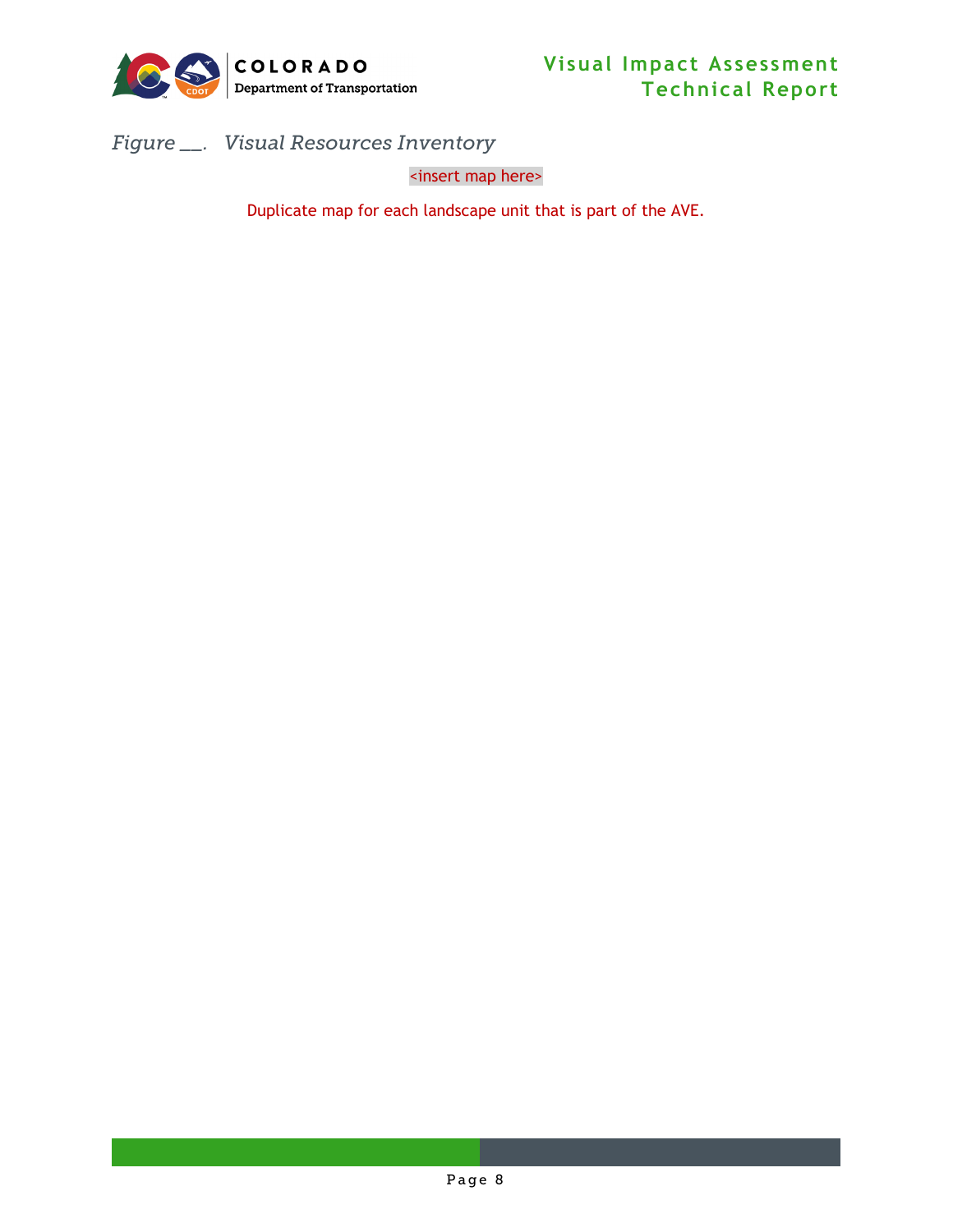

### <span id="page-12-0"></span>*Table \_\_. Visual Resources Inventory*

| <name landscape="" of="" unit=""></name>                                                                                                                                                                                                                                                                                                                                                                                                                                                                                                                                                                                                                                                                                     |                                                                                                                                                                                                                                                                                                                                                                                                                                                                                                                                                                                                                                                                                 |  |  |  |  |  |
|------------------------------------------------------------------------------------------------------------------------------------------------------------------------------------------------------------------------------------------------------------------------------------------------------------------------------------------------------------------------------------------------------------------------------------------------------------------------------------------------------------------------------------------------------------------------------------------------------------------------------------------------------------------------------------------------------------------------------|---------------------------------------------------------------------------------------------------------------------------------------------------------------------------------------------------------------------------------------------------------------------------------------------------------------------------------------------------------------------------------------------------------------------------------------------------------------------------------------------------------------------------------------------------------------------------------------------------------------------------------------------------------------------------------|--|--|--|--|--|
| <b>Landscape Character</b>                                                                                                                                                                                                                                                                                                                                                                                                                                                                                                                                                                                                                                                                                                   | <b>Roadway Character</b>                                                                                                                                                                                                                                                                                                                                                                                                                                                                                                                                                                                                                                                        |  |  |  |  |  |
| <b>Natural Environment</b><br><insert text=""><br/>Describe visual characteristics (form, line, color, textures,<br/>scale) of features in the AVE:<br/>Landforms, geologic formations and outcrops (e.g.,<br/>Front Range and Rocky Mountain formations)<br/>Vegetation types, scale, and visual characteristics<br/>Presence of water (e.g., rivers, streams, lakes, and<br/>ponds)<br/>Presence of wildlife<br/><b>Cultural/Developed Environment</b><br/><insert text=""><br/>Describe visual characteristics (form, line, color, textures,<br/>scale) of features in the AVE:<br/>Urban, suburban, and rural development<br/><b>Historic properties</b><br/>Parks, trails, and open space areas<br/>ш</insert></insert> | <b>Roadway Character</b><br><insert text=""><br/>Describe visual characteristics (form, line, color, textures,<br/>scale) of features in the AVE:<br/>Alignments, vertical profiles, cross sections<br/>×<br/>Intersections and interchanges<br/>×<br/><b>Retaining walls</b><br/>×<br/><b>Bridges</b><br/>×<br/>Lighting, guardrails, signage<br/>×<br/>Aesthetic elements<br/>п<br/><b>Right-of-Way Characteristics</b><br/><insert text=""><br/>Describe visual characteristics (form, line, color, textures,<br/>scale) of features in the AVE, including:<br/>Grading (cut and fill slopes)<br/>×<br/>Drainage elements<br/>×<br/><b>Rock cuts</b><br/>×</insert></insert> |  |  |  |  |  |
|                                                                                                                                                                                                                                                                                                                                                                                                                                                                                                                                                                                                                                                                                                                              | Roadside vegetation within right-of-way<br>п<br>Noise walls<br>٠                                                                                                                                                                                                                                                                                                                                                                                                                                                                                                                                                                                                                |  |  |  |  |  |
| <b>Landscape Composition</b>                                                                                                                                                                                                                                                                                                                                                                                                                                                                                                                                                                                                                                                                                                 |                                                                                                                                                                                                                                                                                                                                                                                                                                                                                                                                                                                                                                                                                 |  |  |  |  |  |
| Composition Type: <insert text=""> (Panoramic, Feature, Enclosed, Canopied)<br/>Sense of Place: <insert text=""><br/>Describe perception and experience, including:<br/>Dominant visual elements<br/>Visual unity<br/>Integrity within composition</insert></insert>                                                                                                                                                                                                                                                                                                                                                                                                                                                         |                                                                                                                                                                                                                                                                                                                                                                                                                                                                                                                                                                                                                                                                                 |  |  |  |  |  |
| <insert composition="" photo="" representative=""></insert>                                                                                                                                                                                                                                                                                                                                                                                                                                                                                                                                                                                                                                                                  | <insert composition="" photo="" representative=""></insert>                                                                                                                                                                                                                                                                                                                                                                                                                                                                                                                                                                                                                     |  |  |  |  |  |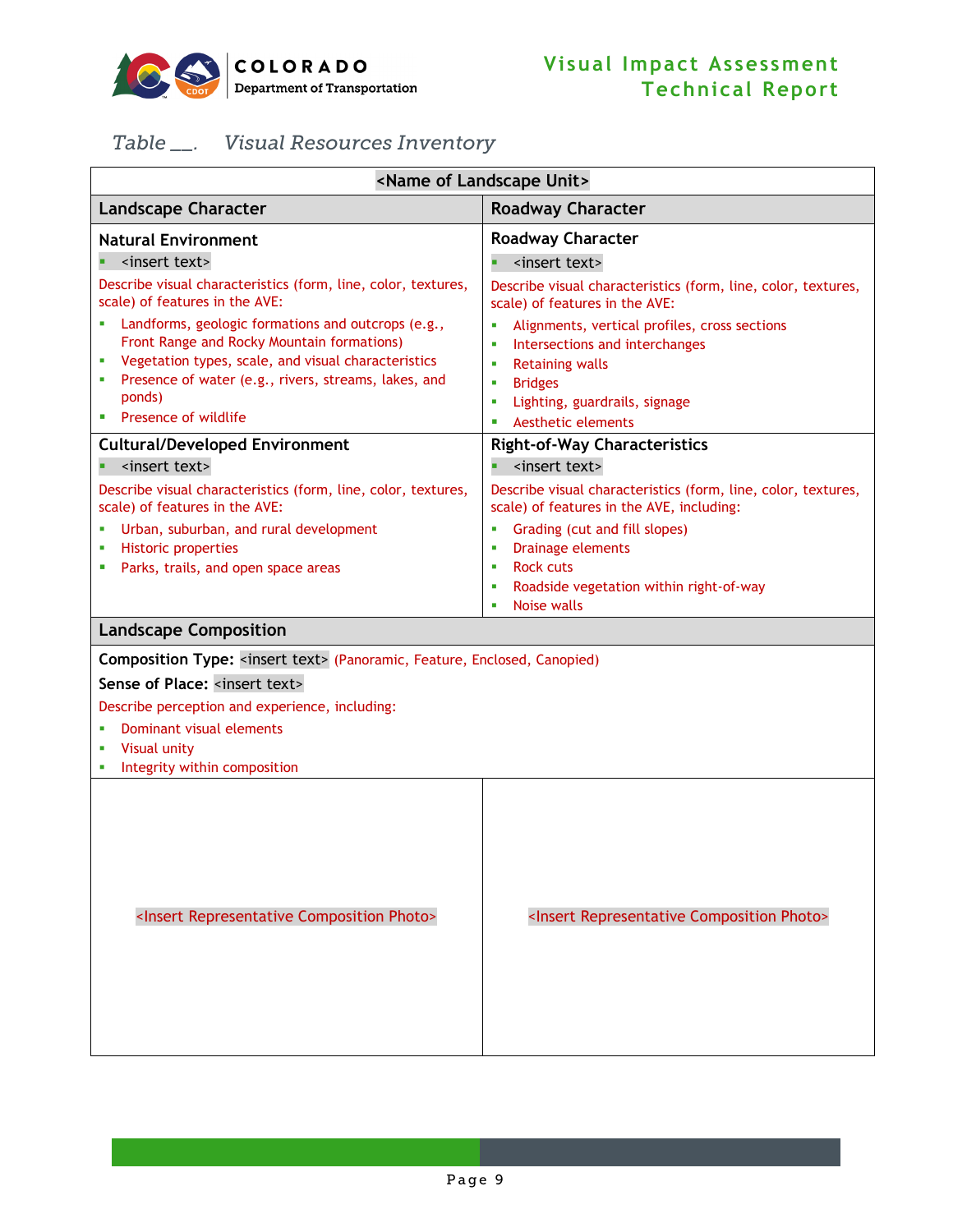

## <span id="page-13-0"></span>*3.2 Viewers and Visual Quality*

For additional direction, see Section 3.2, Steps I-2 and I-3 of CDOT's Guidelines (available on CDOT's LA [website\)](https://www.codot.gov/programs/environmental/landscape-architecture).

This inventory integrates viewers and visual quality to capture the visual experience of the traveling public and neighbors to the project within the AVE. The inventory includes maps, photos, and descriptions of views from key viewpoints. **Table \_** documents the viewer characteristics including distance, visibility, and observer position. It also characterizes the visual quality of landscape composition. **Figure \_** shows the locations and visibility from key viewpoints**.**

<span id="page-13-1"></span>*Figure \_\_. Viewers and Viewpoints in the AVE*

<insert map here>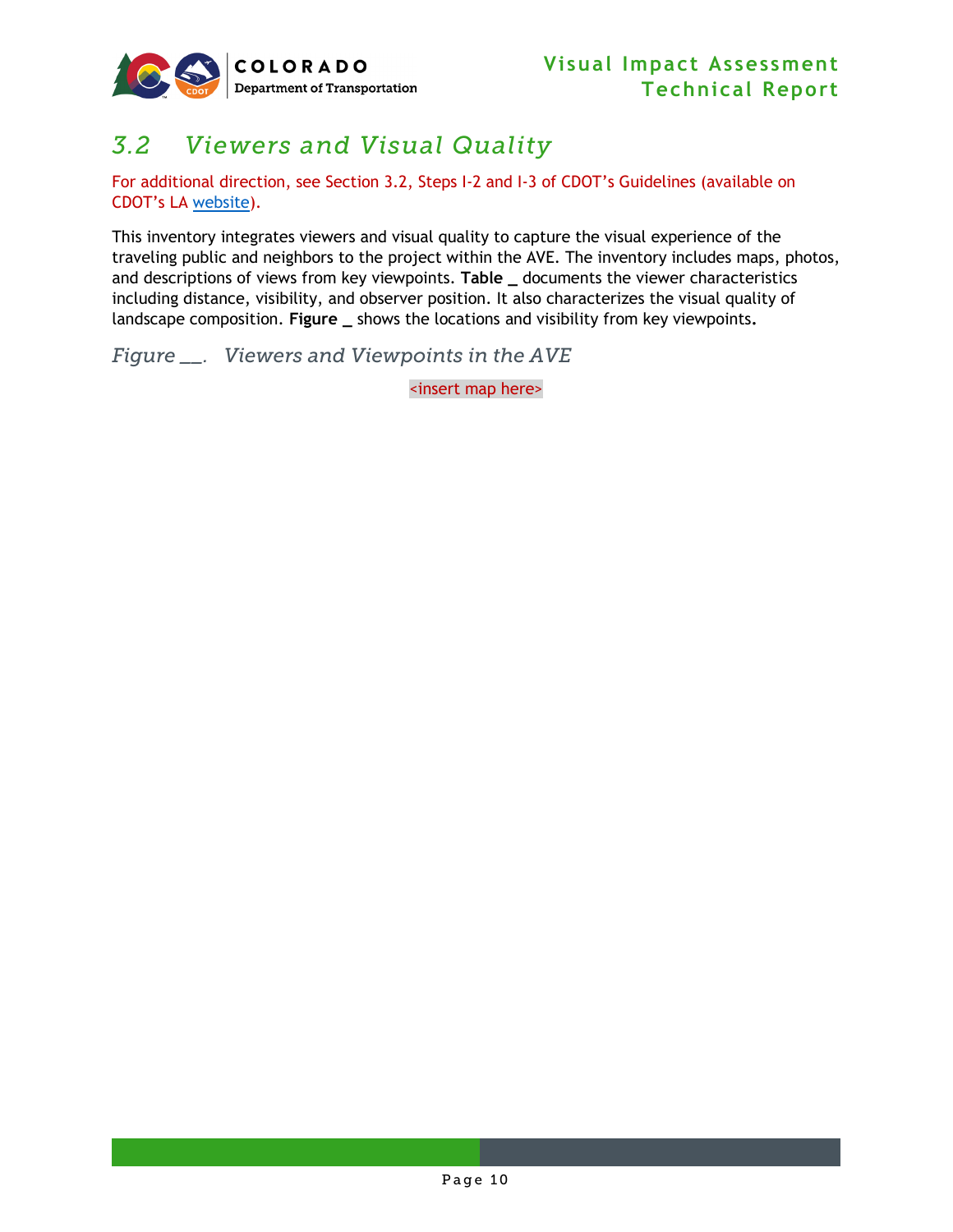

#### *Table \_\_. Viewers and Visual Quality Summary*

Use descriptors in the table legend below, considering both travelers and neighbors, to complete distance zone, visibility, observer position, visual sensitivity, and visual quality fields.

<span id="page-14-0"></span>

| <b>Viewpoint Inventory</b>              |                                                                                                                                                                      | <b>Landscape Composition and</b><br><b>Visual Quality</b>                                                                                                                           |                                                                   | <b>Representative Viewpoint</b><br>Photograph |                                                                                                                                                                |  |
|-----------------------------------------|----------------------------------------------------------------------------------------------------------------------------------------------------------------------|-------------------------------------------------------------------------------------------------------------------------------------------------------------------------------------|-------------------------------------------------------------------|-----------------------------------------------|----------------------------------------------------------------------------------------------------------------------------------------------------------------|--|
|                                         |                                                                                                                                                                      |                                                                                                                                                                                     |                                                                   |                                               | Travelers (Duplicate traveler fields in this table to correspond with inventory of viewers mapped on Figure _. See Table 3 in CDOT's Guidelines as an example) |  |
|                                         |                                                                                                                                                                      | Viewpoint/View Segment: <insert _="" coordination="" figure="" in="" name="" of="" segment="" viewer="" viewpoint="" with=""></insert>                                              |                                                                   |                                               |                                                                                                                                                                |  |
| Distance Zone                           | <insert from<br="">legend&gt;</insert>                                                                                                                               | <b>Landscape Composition:</b><br><describe composition="" from<="" landscape="" seen="" td=""><td></td><td></td><td><lnsert photo(s)="" representative=""></lnsert></td></describe> |                                                                   |                                               | <lnsert photo(s)="" representative=""></lnsert>                                                                                                                |  |
| Visibility                              | <insert from<br="">legend&gt;</insert>                                                                                                                               | viewpoint>                                                                                                                                                                          |                                                                   |                                               |                                                                                                                                                                |  |
| <b>Observer Position</b>                | <insert from<br="">legend&gt;</insert>                                                                                                                               | <b>Visual Quality:</b><br><describe "visual="" harmony"="" landscape<="" of="" td="" the=""><td></td><td></td><td></td></describe>                                                  |                                                                   |                                               |                                                                                                                                                                |  |
| <b>Visual Sensitivity</b>               | <insert from<br="">legend&gt;</insert>                                                                                                                               | composition><br>Vividness:                                                                                                                                                          |                                                                   |                                               |                                                                                                                                                                |  |
| <b>Visual Quality</b>                   | <describe an="" create="" element="" features="" of<br="" that=""><insert from<br="">"vividness" of the landscape composition&gt;<br/>legend&gt;</insert></describe> |                                                                                                                                                                                     |                                                                   |                                               |                                                                                                                                                                |  |
| <b>Notes</b>                            |                                                                                                                                                                      |                                                                                                                                                                                     |                                                                   |                                               |                                                                                                                                                                |  |
|                                         |                                                                                                                                                                      |                                                                                                                                                                                     |                                                                   |                                               |                                                                                                                                                                |  |
|                                         |                                                                                                                                                                      |                                                                                                                                                                                     |                                                                   |                                               |                                                                                                                                                                |  |
|                                         |                                                                                                                                                                      |                                                                                                                                                                                     |                                                                   |                                               |                                                                                                                                                                |  |
|                                         |                                                                                                                                                                      |                                                                                                                                                                                     |                                                                   |                                               |                                                                                                                                                                |  |
| Legend                                  |                                                                                                                                                                      |                                                                                                                                                                                     |                                                                   |                                               |                                                                                                                                                                |  |
|                                         |                                                                                                                                                                      | Distance Zone: $Fg$ = Foreground, Mg= Middleground, Bg = Background                                                                                                                 | Visibility: Open, Screened, Not Visible                           |                                               | Visual Quality: Harmonious,                                                                                                                                    |  |
| Observer Position: Above, Normal, Below |                                                                                                                                                                      |                                                                                                                                                                                     | Moderate, Inharmonious<br>Visual Sensitivity: High, Moderate, Low |                                               |                                                                                                                                                                |  |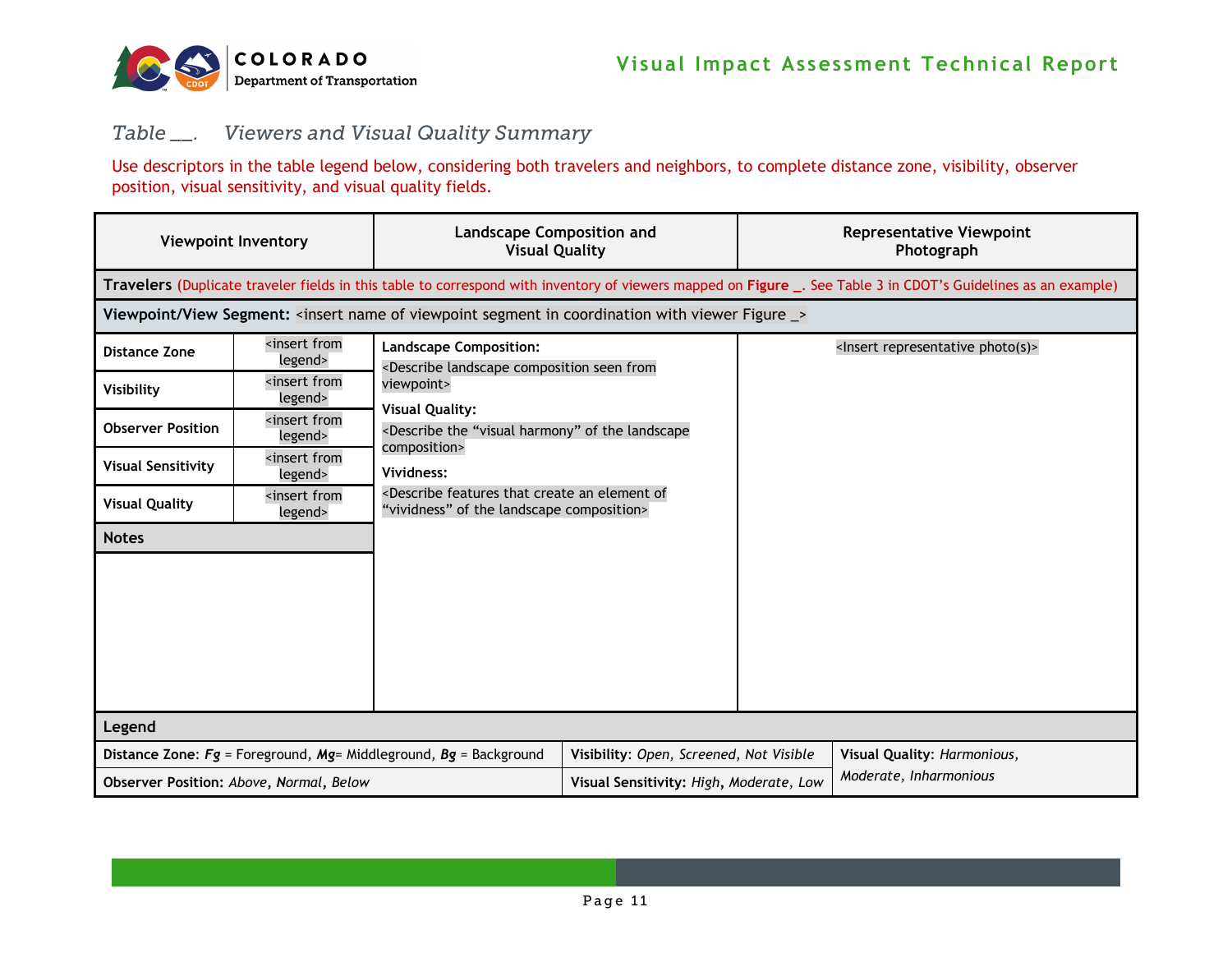

| <b>Viewpoint Inventory</b> |                                         | <b>Landscape Composition and</b><br><b>Visual Quality</b>                                                                                                                           |                                         |  | <b>Representative Viewpoint</b><br>Photograph                                                                                                             |  |
|----------------------------|-----------------------------------------|-------------------------------------------------------------------------------------------------------------------------------------------------------------------------------------|-----------------------------------------|--|-----------------------------------------------------------------------------------------------------------------------------------------------------------|--|
|                            |                                         |                                                                                                                                                                                     |                                         |  | Neighbors (Duplicate neighbor fields in this table to correspond with each key viewer mapped on Figure _. See Table 3 in CDOT's Guidelines as an example) |  |
|                            |                                         | Viewpoint: <insert _="" coordination="" figure="" in="" name="" of="" segment="" viewer="" viewpoint="" with=""></insert>                                                           |                                         |  |                                                                                                                                                           |  |
| <b>Distance Zone</b>       | <insert from<br="">legend&gt;</insert>  | <b>Landscape Composition:</b><br><describe composition="" from<="" landscape="" seen="" td=""><td></td><td></td><td><lnsert photo(s)="" representative=""></lnsert></td></describe> |                                         |  | <lnsert photo(s)="" representative=""></lnsert>                                                                                                           |  |
| Visibility                 | <insert from<br="">legend&gt;</insert>  | viewpoint><br><b>Visual Quality:</b>                                                                                                                                                |                                         |  |                                                                                                                                                           |  |
| <b>Observer Position</b>   | insert from<br>legend>                  | <describe "visual="" harmony"="" landscape<br="" of="" the="">composition&gt;</describe>                                                                                            |                                         |  |                                                                                                                                                           |  |
| <b>Visual Sensitivity</b>  | insert from<br>legend>                  | <describe an="" create="" element="" features="" of<="" td="" that=""><td></td><td></td></describe>                                                                                 |                                         |  |                                                                                                                                                           |  |
| <b>Visual Quality</b>      | <insert from<br="">legend&gt;</insert>  | "vividness" of the landscape composition>                                                                                                                                           |                                         |  |                                                                                                                                                           |  |
| <b>Notes</b>               |                                         |                                                                                                                                                                                     |                                         |  |                                                                                                                                                           |  |
| Legend                     |                                         |                                                                                                                                                                                     |                                         |  |                                                                                                                                                           |  |
|                            |                                         | Distance Zone: $Fg =$ Foreground, Mg= Middleground, Bg = Background                                                                                                                 | Visibility: Open, Screened, Not Visible |  | Visual Quality: Harmonious,<br>Moderate, Inharmonious                                                                                                     |  |
|                            | Observer Position: Above, Normal, Below |                                                                                                                                                                                     | Visual Sensitivity: High, Moderate, Low |  |                                                                                                                                                           |  |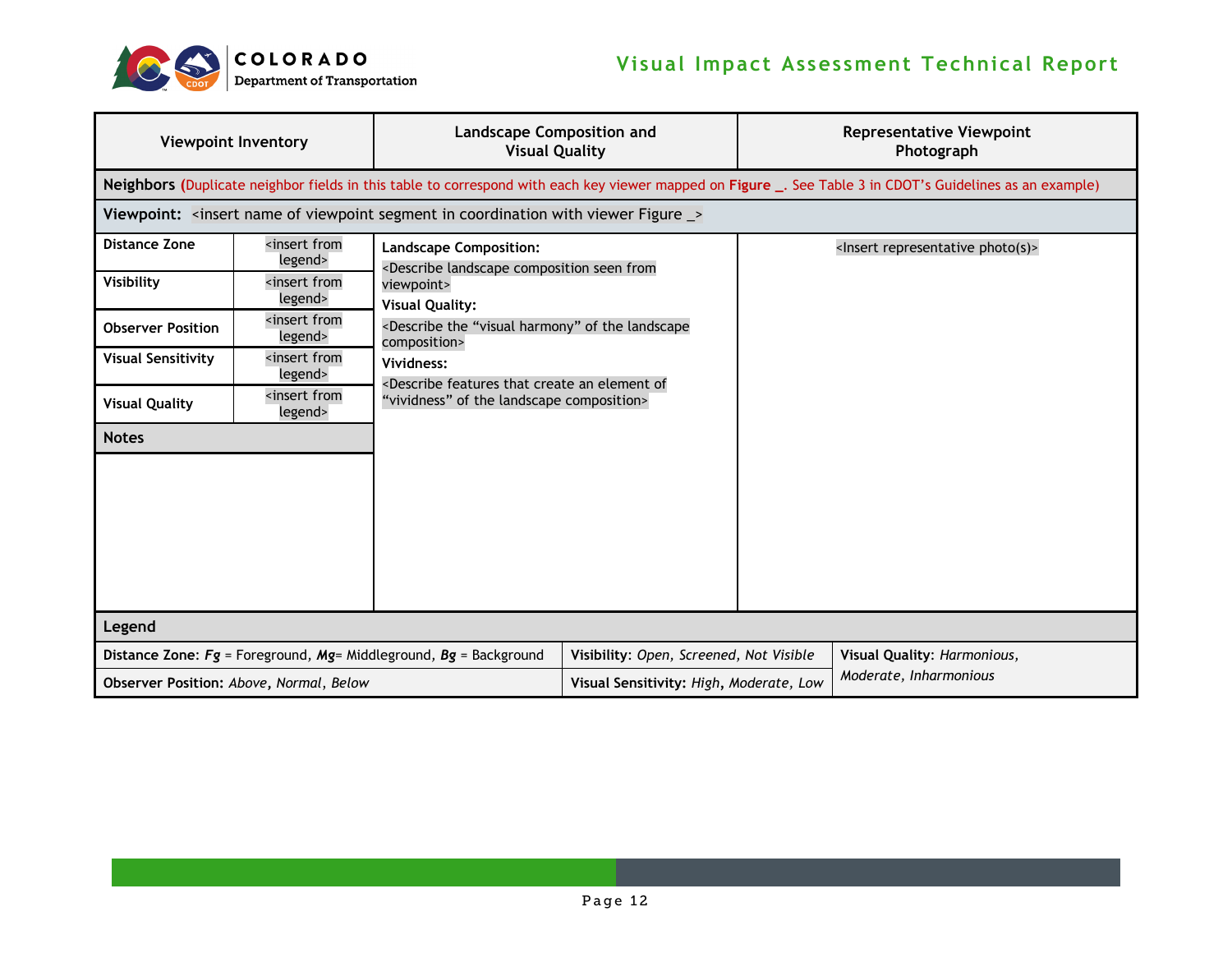

## <span id="page-16-0"></span>4. IMPACT EVALUATION

Refer to Chapter 4 of CDOT's Guidelines (available on CDOT's LA [website\)](https://www.codot.gov/programs/environmental/landscape-architecture) for additional information. Refinement to content in this template is appropriate to reflect the unique nature of each project.

This section evaluates visual impacts of the Proposed Action <delete or modify as needed> and Build Alternative(s) to the landscape character, viewers, and visual quality of landscape compositions within the AVE (**Sections [3.1](#page-10-1) and [3.2](#page-13-0)**).

See Chapter 4, Step A-1 of CDOT's Guidelines (available on CDOT's LA [website\)](https://www.codot.gov/programs/environmental/landscape-architecture) for additional direction.

The first step in the assessment process is to evaluate visual compatibility of the Proposed Action <delete or modify as needed> and Build Alternative(s) based on the level of change or contrast that project elements would have with the visual character of the natural environment, cultural environment, and roadway.

See Chapter 4, Step A-2 of CDOT's Guidelines (available on CDOT's LA [website\)](https://www.codot.gov/programs/environmental/landscape-architecture) for additional direction.

**Table\_** identifies the visual contrast of major project elements and highlights the visual compatibility (compatible or incompatible) with natural, cultural, and roadway features. <Summarize visual compatibility findings.> **Table\_** highlights the findings from the assessment process. <Summarize visual compatibility findings.> **Figure \_** illustrates potential impacts of the Proposed Action.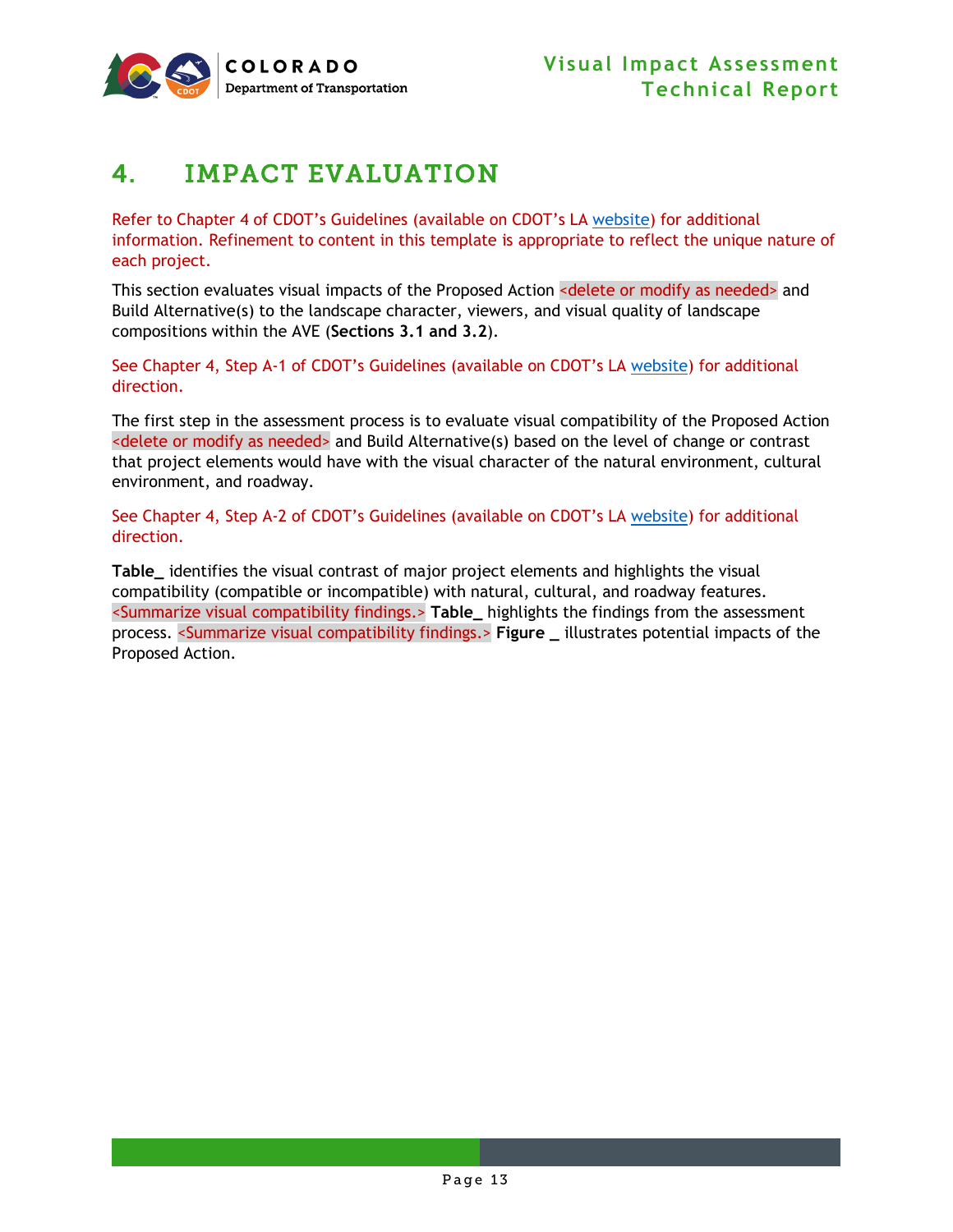

#### *Table \_\_. Landscape Character Compatibility Matrix*

Duplicate this table for each Landscape Unit & Build Alternative, if applicable Project element examples include roadways, bridges, walls, and rock cuts.

|                          | Legend                                  |                                                                                         |                                                                                |                                                                                             |                                                                                |                                                                                |
|--------------------------|-----------------------------------------|-----------------------------------------------------------------------------------------|--------------------------------------------------------------------------------|---------------------------------------------------------------------------------------------|--------------------------------------------------------------------------------|--------------------------------------------------------------------------------|
|                          | <b>Visually Compatible</b>              |                                                                                         |                                                                                |                                                                                             |                                                                                |                                                                                |
|                          | Visually Incompatible                   | <insert name="" project=""><br/><insert landscape="" name="" unit=""></insert></insert> |                                                                                |                                                                                             |                                                                                |                                                                                |
| S                        | <b>Strong Visual Contrast</b>           |                                                                                         |                                                                                |                                                                                             |                                                                                |                                                                                |
| M                        | Moderate Visual Contrast                |                                                                                         |                                                                                |                                                                                             |                                                                                |                                                                                |
| W                        | <b>Weak Visual Contrast</b>             |                                                                                         |                                                                                |                                                                                             | Natural, Cultural, & Roadway Features                                          |                                                                                |
| $\mathsf{N}$             | No Visual Contrast                      |                                                                                         |                                                                                |                                                                                             |                                                                                |                                                                                |
|                          | <b>Project Elements</b>                 | Landforms                                                                               | Vegetation                                                                     | Water                                                                                       | <b>Development</b><br>Patterns &<br>Structures                                 | Roadway<br>Character                                                           |
| <b>Visual Attributes</b> | <insert element="" project=""></insert> | <insert<br>contrast<br/>rating &amp;<br/>color from<br/>legend&gt;</insert<br>          | <insert<br>contrast<br/>rating &amp;<br/>color from<br/>legend&gt;</insert<br> | <b><insert< b=""><br/>contrast<br/>rating &amp;<br/>color from<br/>legend&gt;</insert<></b> | <insert<br>contrast<br/>rating &amp;<br/>color from<br/>legend&gt;</insert<br> | <insert<br>contrast<br/>rating &amp;<br/>color from<br/>legend&gt;</insert<br> |
|                          | <insert element="" project=""></insert> | <insert<br>contrast<br/>rating &amp;<br/>color from<br/>legend&gt;</insert<br>          | <insert<br>contrast<br/>rating &amp;<br/>color from<br/>legend&gt;</insert<br> | <insert<br>contrast<br/>rating &amp;<br/>color from<br/>legend&gt;</insert<br>              | <insert<br>contrast<br/>rating &amp;<br/>color from<br/>legend&gt;</insert<br> | <insert<br>contrast<br/>rating &amp;<br/>color from<br/>legend&gt;</insert<br> |
|                          | <insert element="" project=""></insert> | <insert<br>contrast<br/>rating &amp;<br/>color from<br/>legend&gt;</insert<br>          | <insert<br>contrast<br/>rating &amp;<br/>color from<br/>legend&gt;</insert<br> | <b><insert< b=""><br/>contrast<br/>rating &amp;<br/>color from<br/>legend&gt;</insert<></b> | <insert<br>contrast<br/>rating &amp;<br/>color from<br/>legend&gt;</insert<br> | <b>sinsert</b><br>contrast<br>rating &<br>color from<br>legend>                |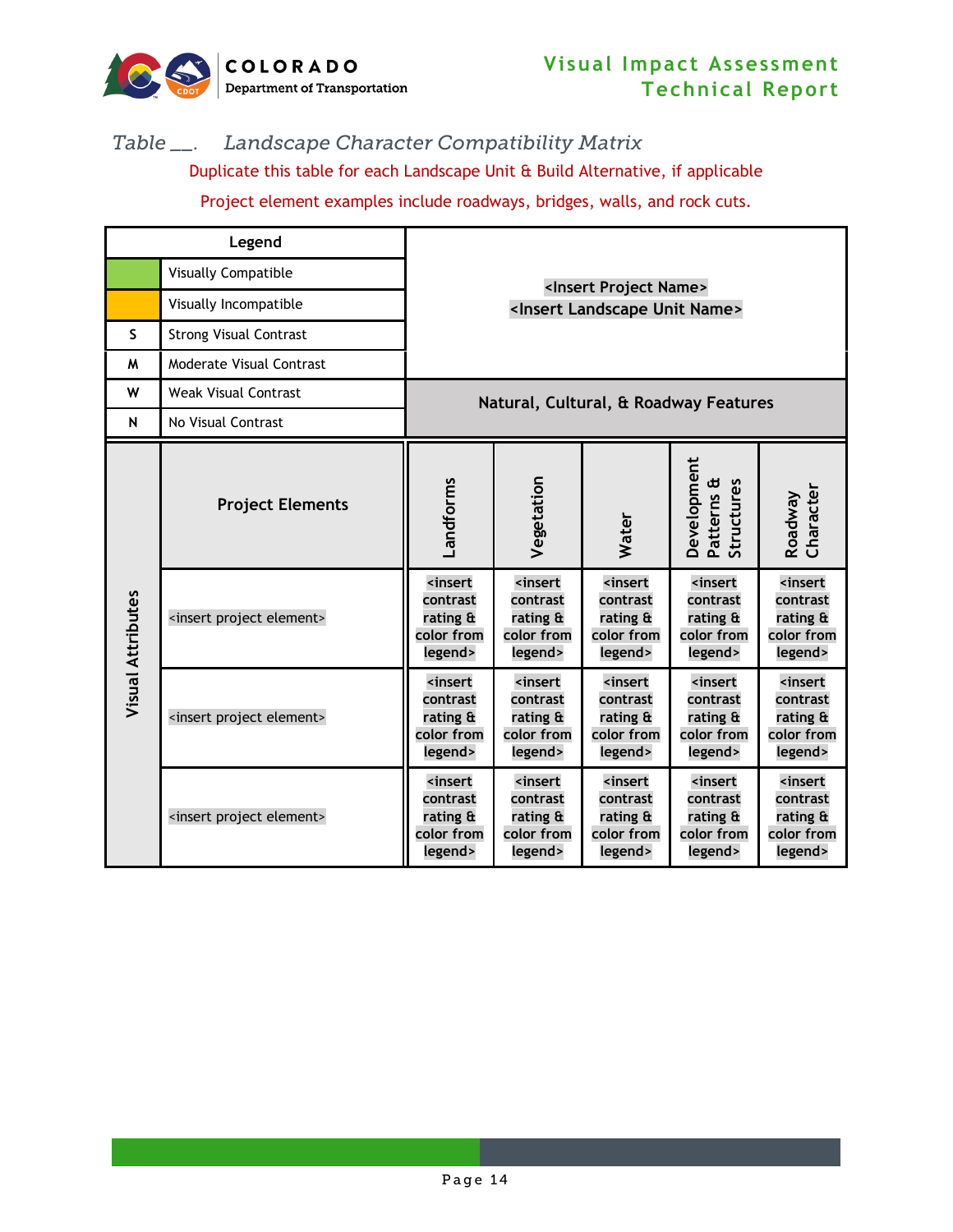

#### *Table \_\_. Visual Impact Assessment Summary*

#### Duplicate this table for each Build Alternative (and No Action if EA or EIS level of NEPA warranted), if applicable

<span id="page-18-0"></span>

| <insert name="" project=""><br/><landscape unit=""></landscape></insert>                                                                                                                                                                                                                                                                                                                            |                                                 |                                                  |                                                 |                                                 |                                                 |        |                                                                |                                                                                                                        |   |                       |   |      |
|-----------------------------------------------------------------------------------------------------------------------------------------------------------------------------------------------------------------------------------------------------------------------------------------------------------------------------------------------------------------------------------------------------|-------------------------------------------------|--------------------------------------------------|-------------------------------------------------|-------------------------------------------------|-------------------------------------------------|--------|----------------------------------------------------------------|------------------------------------------------------------------------------------------------------------------------|---|-----------------------|---|------|
|                                                                                                                                                                                                                                                                                                                                                                                                     |                                                 | Project Elements Duplicate/delete rows as needed |                                                 |                                                 |                                                 |        |                                                                |                                                                                                                        |   |                       |   |      |
| <b>Viewers and</b><br><b>Visual Quality</b><br>(See Table . Viewer and<br>Visual Quality Inventory)                                                                                                                                                                                                                                                                                                 | <insert project<br="">element type&gt;</insert> | <insert project<br="">element type&gt;</insert>  | <insert project<br="">element type&gt;</insert> | <insert project<br="">element type&gt;</insert> | <insert project<br="">element type&gt;</insert> |        | <b><insert b="" project<=""><br/>element type&gt;</insert></b> |                                                                                                                        |   | <b>Impact Summary</b> |   |      |
| Travelers (see Figure_ for viewpoint locations)                                                                                                                                                                                                                                                                                                                                                     |                                                 |                                                  |                                                 |                                                 |                                                 |        |                                                                |                                                                                                                        |   |                       |   |      |
| 1. <insert name="" viewer=""></insert>                                                                                                                                                                                                                                                                                                                                                              | <insert<br>contrast&gt;</insert<br>             | <insert<br>contrast&gt;</insert<br>              | <insert<br>contrast&gt;</insert<br>             | <insert<br>contrast&gt;</insert<br>             | <insert<br>contrast&gt;</insert<br>             |        | <insert<br>contrast&gt;</insert<br>                            |                                                                                                                        |   |                       |   |      |
| <insert viewer<br="">Sensitivity (L, M, or H),<br/>Distance Zone (Fg, Mg,<br/>or Bg), Visual Quality<br/>(harmonious,<br/>inharmonious, vivid)&gt;<br/>Duplicate/delete rows as<br/>needed</insert>                                                                                                                                                                                                 | <insert<br>impact<br/>color&gt;</insert<br>     | <insert<br>impact<br/>color&gt;</insert<br>      | <insert<br>impact<br/>color&gt;</insert<br>     | <insert<br>impact color&gt;</insert<br>         | <insert<br>impact<br/>color&gt;</insert<br>     |        | <insert<br>impact<br/>color&gt;</insert<br>                    | <insert and<br="" impacts="" of="" summary="" to="" viewer="">visual quality of the landscape composition&gt;</insert> |   |                       |   |      |
| Neighbors (see Figure_ for viewpoint locations)                                                                                                                                                                                                                                                                                                                                                     |                                                 |                                                  |                                                 |                                                 |                                                 |        |                                                                |                                                                                                                        |   |                       |   |      |
| 1. <insert viewer=""><br/><insert td="" viewer<=""><td><insert<br>contrast&gt;</insert<br></td><td><insert<br>contrast&gt;</insert<br></td><td><insert<br>contrast&gt;</insert<br></td><td><insert<br>contrast&gt;</insert<br></td><td><insert<br>contrast&gt;</insert<br></td><td></td><td><insert<br>contrast&gt;</insert<br></td><td></td><td></td><td></td><td></td><td></td></insert></insert> | <insert<br>contrast&gt;</insert<br>             | <insert<br>contrast&gt;</insert<br>              | <insert<br>contrast&gt;</insert<br>             | <insert<br>contrast&gt;</insert<br>             | <insert<br>contrast&gt;</insert<br>             |        | <insert<br>contrast&gt;</insert<br>                            |                                                                                                                        |   |                       |   |      |
| Sensitivity (L, M, or H),<br>Distance Zone (Fg, Mg,<br>or Bg), Visual Quality<br>(harmonious,<br>inharmonious, vivid)><br>Duplicate/delete rows as<br>needed                                                                                                                                                                                                                                        | <insert<br>impact<br/>color&gt;</insert<br>     | <insert<br>impact<br/>color&gt;</insert<br>      | <insert<br>impact<br/>color&gt;</insert<br>     | <insert<br>impact color&gt;</insert<br>         | <insert<br>impact<br/>color&gt;</insert<br>     |        | <insert<br>impact<br/>color&gt;</insert<br>                    | <insert and<br="" impacts="" of="" summary="" to="" viewer="">visual quality of the landscape composition&gt;</insert> |   |                       |   |      |
| Legend                                                                                                                                                                                                                                                                                                                                                                                              |                                                 |                                                  |                                                 |                                                 |                                                 |        |                                                                |                                                                                                                        |   |                       |   |      |
| <b>Visual Impacts</b>                                                                                                                                                                                                                                                                                                                                                                               |                                                 |                                                  |                                                 |                                                 |                                                 |        |                                                                | Visibility and Contrast Levels (See Table_. Landscape Character Compatibility Matrix)                                  |   |                       |   |      |
| Adverse<br>Impact                                                                                                                                                                                                                                                                                                                                                                                   | <b>Beneficial</b><br>Impact                     |                                                  | No Visual Impact                                | <b>Not Visible</b>                              | S                                               | Strong | M                                                              | Moderate                                                                                                               | w | Weak                  | N | None |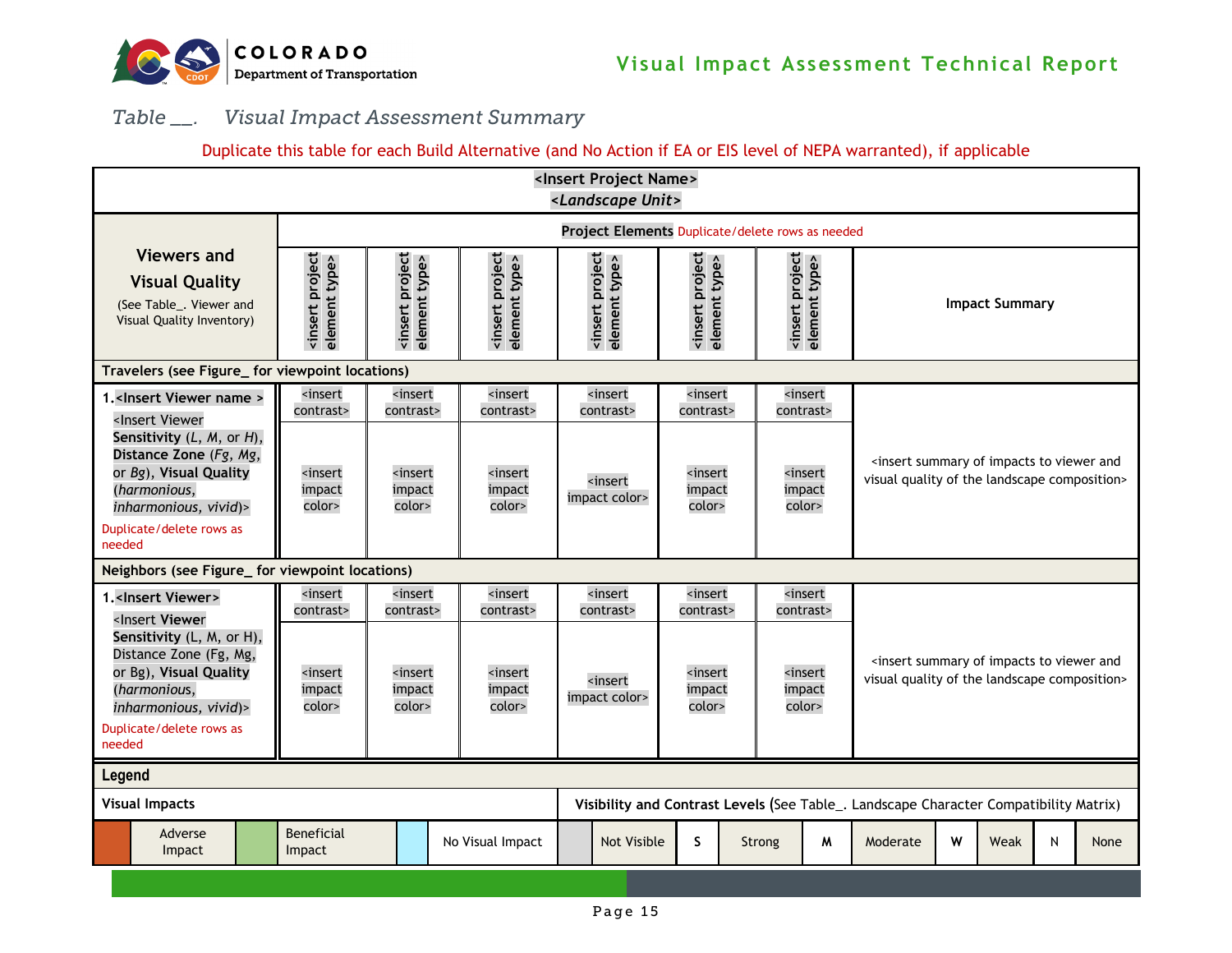

<span id="page-19-0"></span>*Figure \_\_. Proposed Action Visualization of Impacts*

<insert graphic here>

Cross-reference Chapter 4, Step A-3, and Appendix D in CDOT's Guidelines for additional information about creating visualizations. Duplicate for additional Build Alternative(s), if applicable.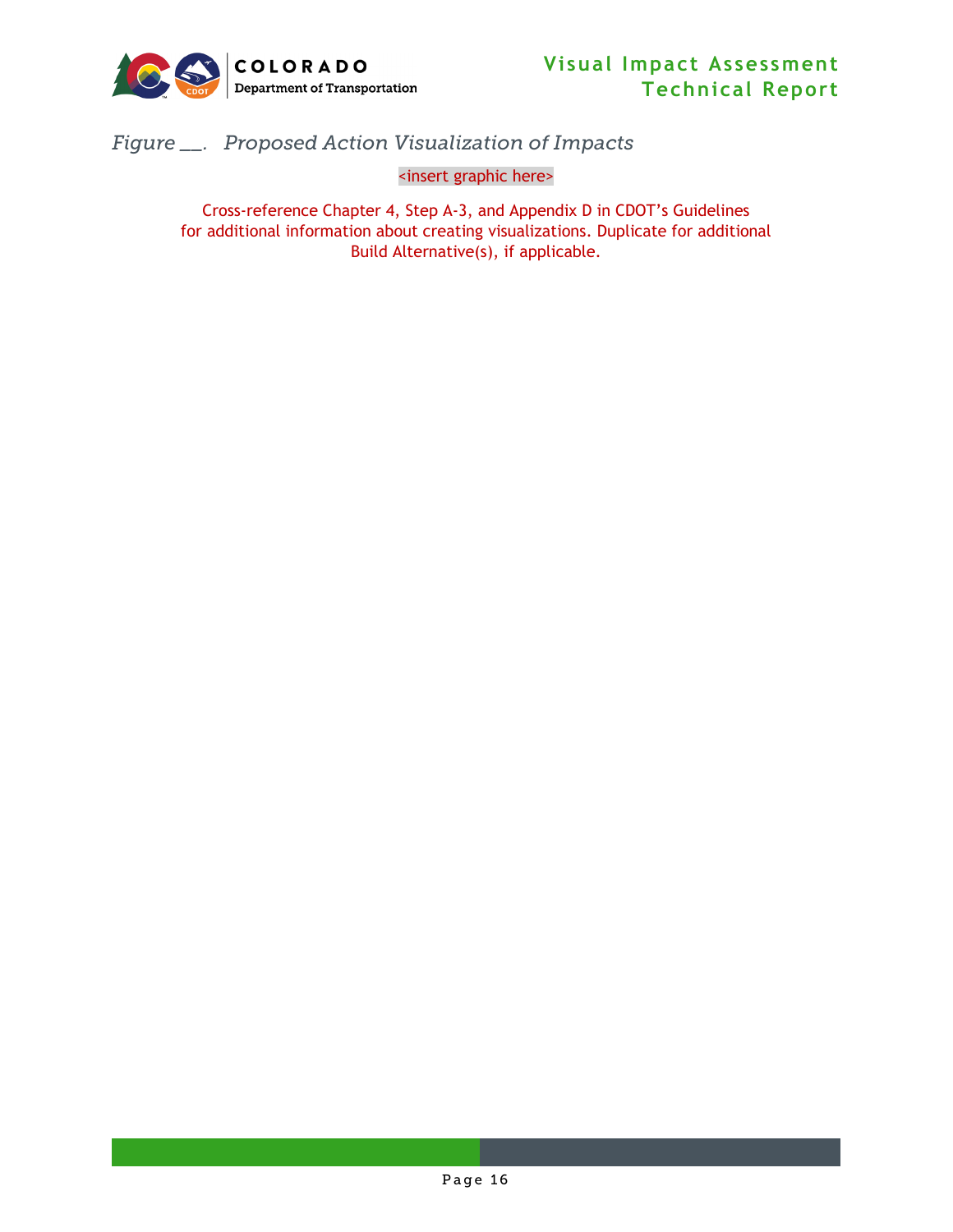

## <span id="page-20-0"></span>*4.1 Cumulative Impacts*

Coordinate with CDOT early in the process to determine if cumulative impact assessment is necessary and work with the NEPA team to include any findings in the overall cumulative impacts assessment. Step A-4 from Chapter 4 of CDOT's Guidelines provides a narrative summary justifying whether or not cumulative impacts are possible for visual resources.

### <span id="page-20-1"></span>*4.2 Summary of Impacts*

**Table \_** summarizes visual impacts for each alternative, which can be included in the accompanying NEPA document. CatEx assessments may include only Proposed Action impacts, and this section may be omitted if only single contrast and compatibility tables are needed.

#### <span id="page-20-2"></span>*Table \_\_. Visual Resources Impact Summary*

| <b>Context/Inventory</b>                 | <b>No Action Alternative</b>     | <b>Proposed Action</b>                                                                                                 | <b>Add Build</b><br>Alternative(s) if<br>applicable |
|------------------------------------------|----------------------------------|------------------------------------------------------------------------------------------------------------------------|-----------------------------------------------------|
| sinsert affected<br>environment context> | <insert description=""></insert> | <b>Permanent Impacts</b><br><insert impacts=""><br/><b>Temporary Impacts</b><br/><insert impacts=""></insert></insert> |                                                     |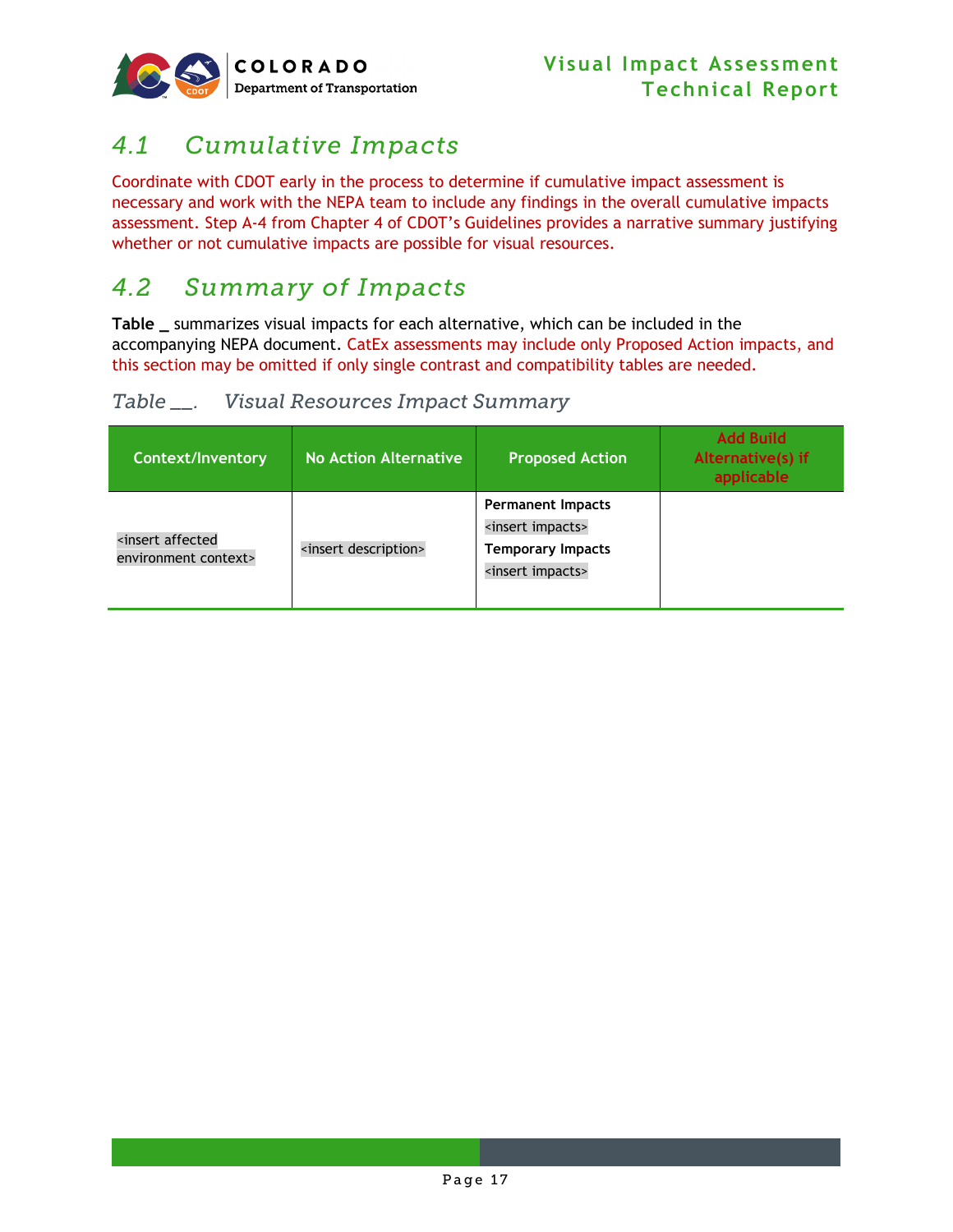

## <span id="page-21-0"></span>5. MITIGATION

Refer to Chapter 5 of CDOT's Guidelines (available on CDOT's LA [website\)](https://www.codot.gov/programs/environmental/landscape-architecture) for additional information. Refinement to content in this template is appropriate to reflect the unique nature of each project.

In consideration of visual impacts identified in **Section [4](#page-16-0)** of this technical report, this section documents visual mitigation measures that have been coordinated among CDOT, the project team, and stakeholders. As an overview, CDOT applies "SMART" criteria to develop effective NEPA mitigation commitments for visual impacts that are financially feasible and can be included in CDOT's project delivery process.

## <span id="page-21-1"></span>*5.1 Mitigating Visual Impacts*

Throughout this project, interdisciplinary coordination has occurred as the potential for adverse visual impacts has been considered. In accordance with Section 5.2 of CDOT's Guidelines, the team has considered options to <select appropriate descriptors> avoid, minimize, and/or compensate for visual impacts. Elaborate with narrative on how the team has attempted to avoid/minimize, and/or compensate for visual impacts.

**Table \_** summarizes visual impacts and mitigation measures for inclusion in the accompanying NEPA document.

| Visual Impact               | <b>Mitigation Commitment</b><br>for <project name=""></project> | <b>Responsible Branch</b>   | <b>Timing/Phase That</b><br><b>Mitigation Will Be</b><br>Implemented |
|-----------------------------|-----------------------------------------------------------------|-----------------------------|----------------------------------------------------------------------|
| <insert update=""></insert> | <insert update=""></insert>                                     | <insert update=""></insert> | <insert update=""></insert>                                          |
|                             |                                                                 |                             |                                                                      |
|                             |                                                                 |                             |                                                                      |
|                             |                                                                 |                             |                                                                      |
|                             |                                                                 |                             |                                                                      |
|                             |                                                                 |                             |                                                                      |
|                             |                                                                 |                             |                                                                      |
|                             |                                                                 |                             |                                                                      |

#### <span id="page-21-2"></span>*Table \_\_. Visual Resources Impact Mitigation*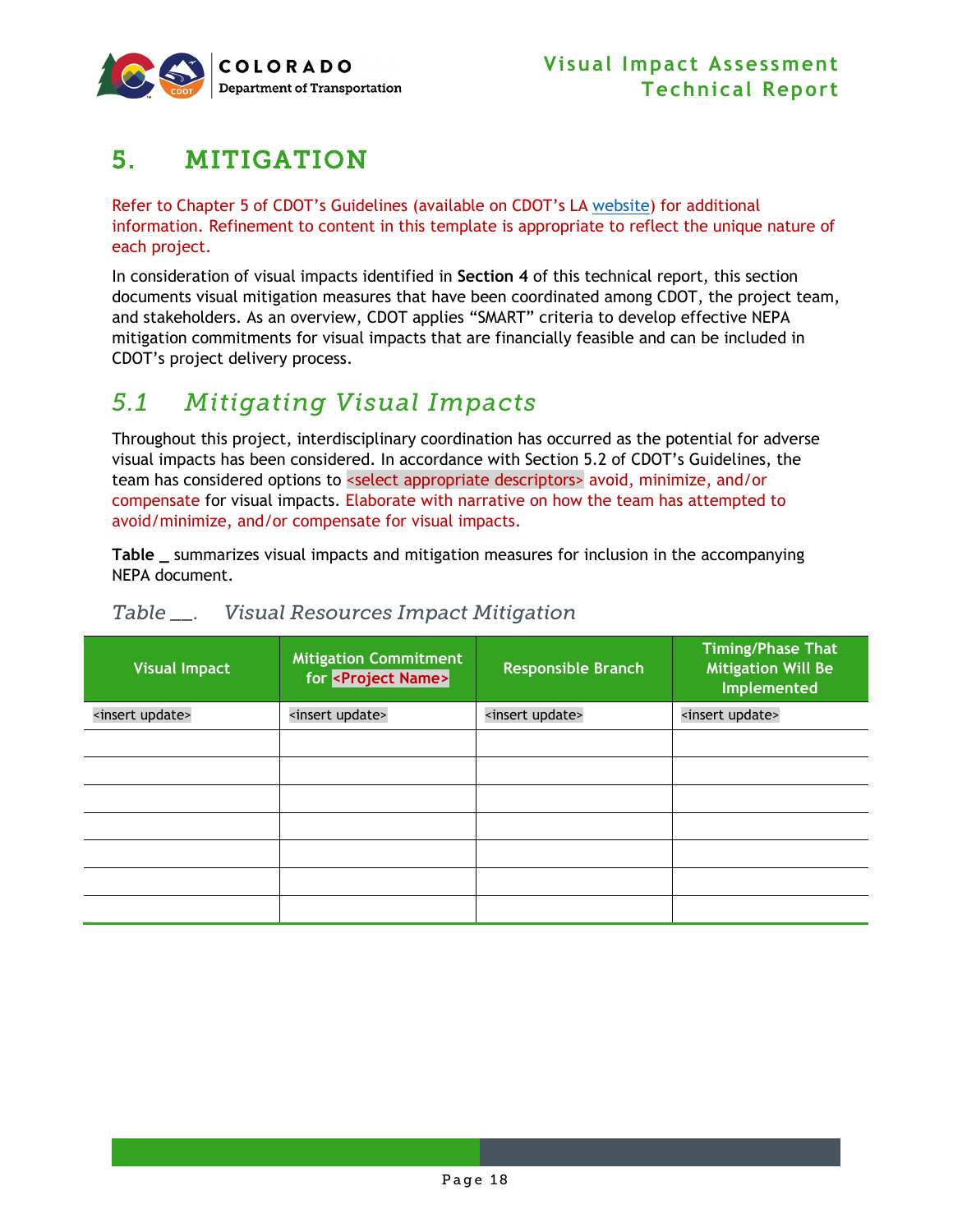

## <span id="page-22-0"></span>6. REFERENCES

<Insert references used in this Visual Impact Assessment Technical Report>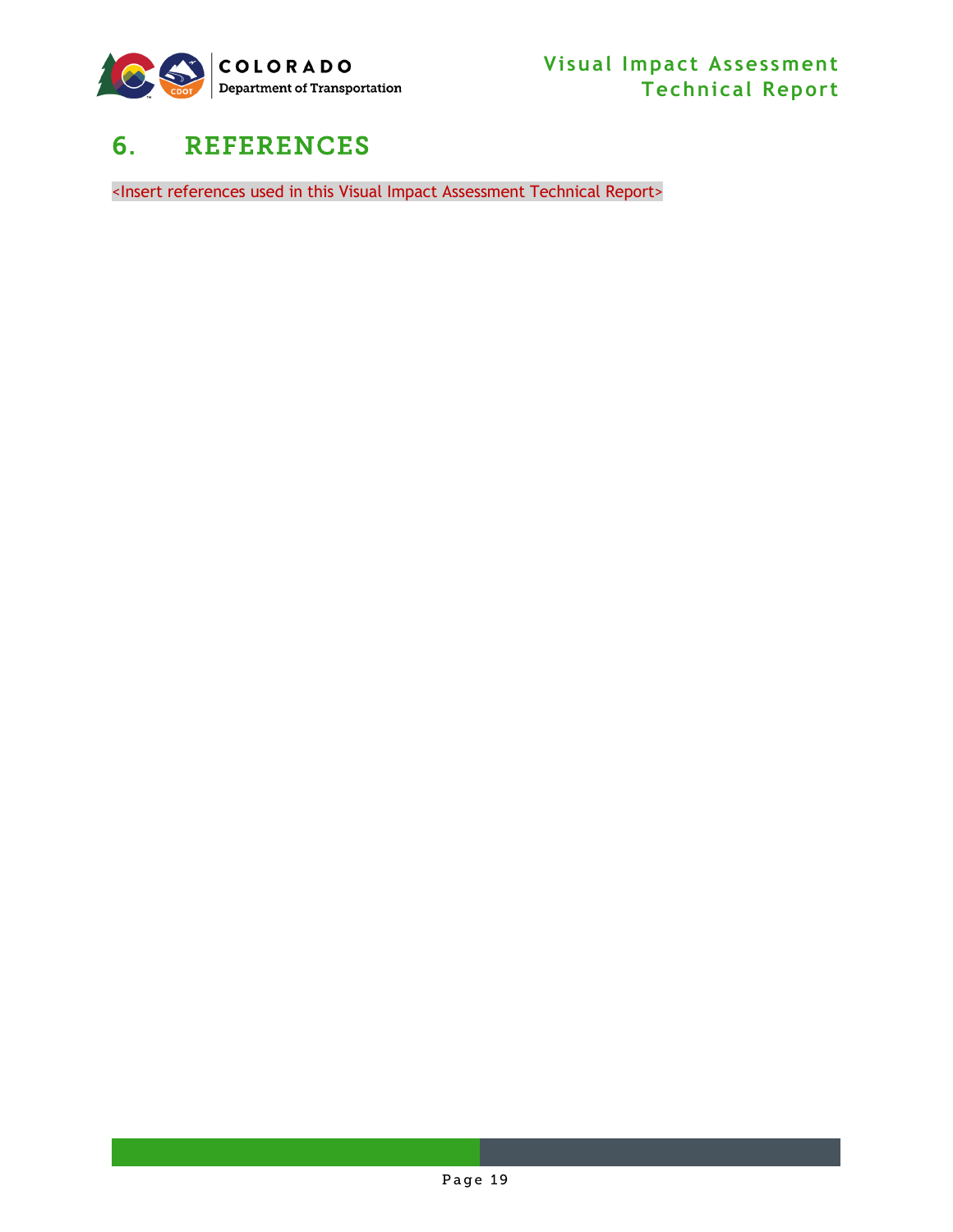

## <span id="page-23-0"></span>Appendix A. Visual Resource Scoping Documentation

## Overview

Visual resource scoping is conducted early in the visual impact assessment (VIA) process to identify issues, determine if a VIA is necessary, and identify the appropriate level of VIA evaluation.

This appendix includes formatted documentation of the following steps to be conducted in the scoping process:

- **Step 1**: **Project information and Visual Attributes**
- **Step 2**: **Visual Context**
- **Step 3**: **Policies, Guidelines, and Feedback**
- **Step 4: VIA Scoping Questionnaire** − Issues and VIA requirements (*Not Required*, *Memorandum,* or *Standard*)

This step-by-step approach should be conducted in coordination with the CDOT environmental team and visual resource specialist assigned to the project. **Chapter 2** of CDOT's Guidelines (available on CDOT's LA [website\)](https://www.codot.gov/programs/environmental/landscape-architecture) includes further information about the Establishment/Scoping Phase.

Completion of the visual resource scoping steps and documentation may be accomplished through desktop research and reconnaissance, collaboration with CDOT, and/or field observations.

## Project Information and Visual Attributes

| <b>Project Name:</b>                                                                               | <lnsert name="" project=""></lnsert>                                                                                                                                                                                                                                                                                                                                                                                                                                       |
|----------------------------------------------------------------------------------------------------|----------------------------------------------------------------------------------------------------------------------------------------------------------------------------------------------------------------------------------------------------------------------------------------------------------------------------------------------------------------------------------------------------------------------------------------------------------------------------|
| <b>Project Location:</b>                                                                           | <lnsert location="" project=""></lnsert>                                                                                                                                                                                                                                                                                                                                                                                                                                   |
| Author:                                                                                            | <lnsert author="" name=""></lnsert>                                                                                                                                                                                                                                                                                                                                                                                                                                        |
| <b>Visual Attributes of Proposed</b><br>Action and (if applicable)<br><b>Build Alternative(s):</b> | <describe and<br="" color,="" features="" form,="" how="" in="" line,="" look="" of="" terms="" texture,="" the="" would="">scale&gt; [Refer to Step E-1 in Section 2.1 of CDOT's Guidelines]<br/>Consider project elements, such as proposed roadway width, lanes, medians,<br/>shoulders; horizontal alignment and vertical profile; anticipated cut-and-fill slopes,<br/>rock cut locations, vertical elements (walls, buildings), and tree/forest clearing.</describe> |

### Visual Context

| <b>Landscape Observations:</b>                                                                          | <describe general="" observations="" visual=""> Including colors, lines, textures, or water<br/>features, and dominant landforms; observations about adjacent land uses and<br/>ownership patterns; and land use areas that may be visually sensitive</describe>                                                           |
|---------------------------------------------------------------------------------------------------------|----------------------------------------------------------------------------------------------------------------------------------------------------------------------------------------------------------------------------------------------------------------------------------------------------------------------------|
| Influence of Roadway on<br><b>Natural and Cultural</b><br><b>Environment Settings:</b>                  | <describe and<br="" environmental="" existing="" influence="" of="" on="" roadway="" the="">cultural setting &gt; e.g., How well or not does the existing roadway fit the context<br/>of the surrounding environment? Does the roadway flow through the topography<br/>or contrast with natural surface relief?</describe> |
| Landscape Context(s) and<br><b>Development Patterns:</b><br>See Figure 3 of CDOT's<br><b>Guidelines</b> | Urban<br>Natural/<br>Suburban<br>Rural<br>Undeveloped<br>Are development patterns in sync or contrasting with the environment?                                                                                                                                                                                             |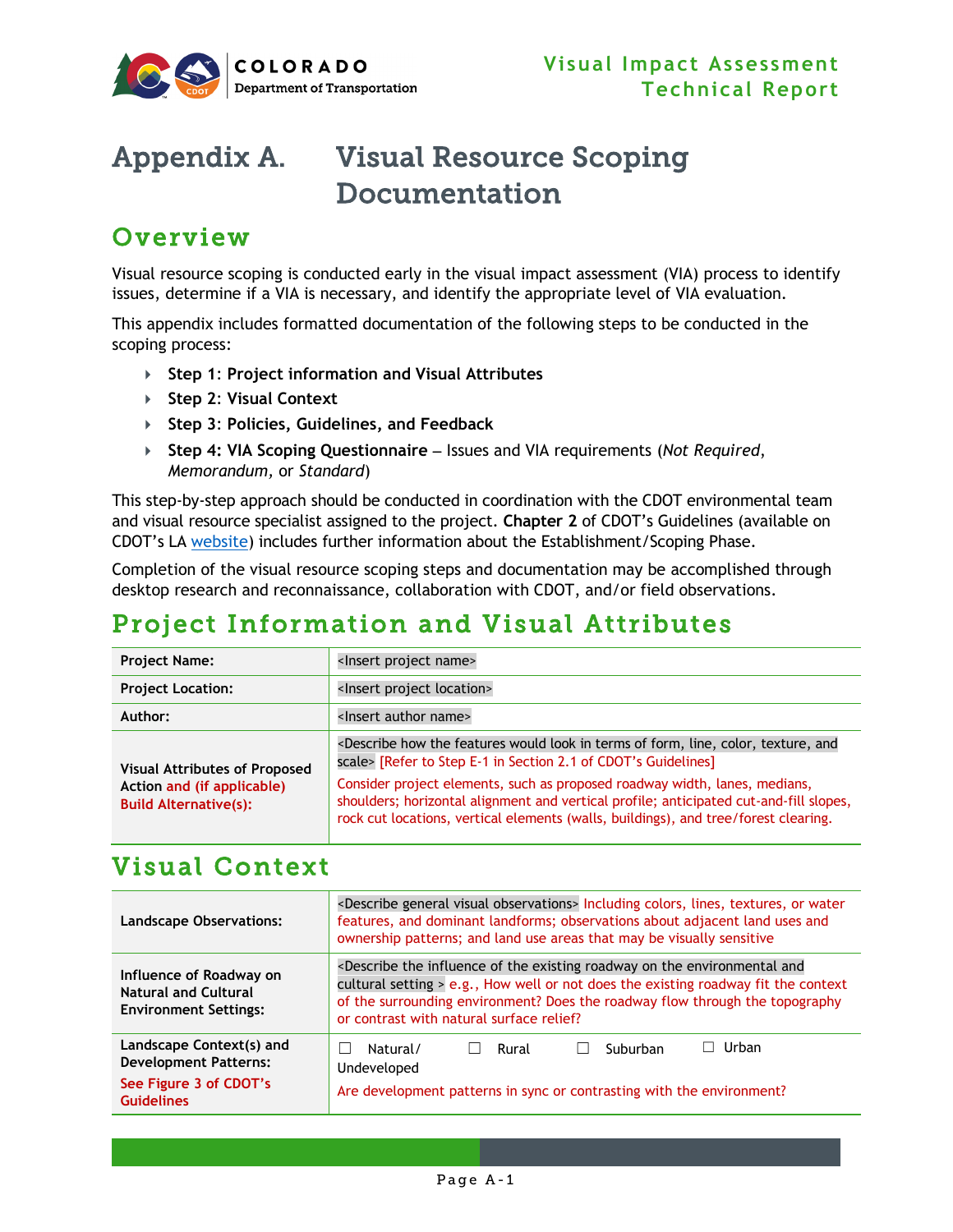

## Policies, Guidelines, and Feedback

| Needs for Federal, State, or Local<br><b>Agency Consultation:</b>  | <document adjacent="" by="" influenced="" is="" land="" ownership,<br="" project="" the="" whether="">land uses, easements, deeds, or management plans that would require<br/>agency consultation during the VIA&gt; (e.g., US Forest Service or BLM visually<br/>sensitive areas, community parks, or local agency protected viewsheds)</document> |
|--------------------------------------------------------------------|-----------------------------------------------------------------------------------------------------------------------------------------------------------------------------------------------------------------------------------------------------------------------------------------------------------------------------------------------------|
| Involvement with Federal Lands<br>MOU:                             | <document a="" and="" hed="" involves="" of="" project="" requirements="" the="" the<br="" whether=""><b>Federal Lands MOU&gt;</b></document>                                                                                                                                                                                                       |
| Involvement with Scenic, Historic<br>District, or Historic Byways: | <document a="" byway="" historic="" involves="" or="" project="" scenic="" the="" whether=""></document>                                                                                                                                                                                                                                            |
| Associated Regulations, Policies,<br>or Guidelines:                | <describe agency<br="" and="" applicable="" federal="" local,="" regional,="" state,="" tribal,="">regulations, policies, plans, and guidelines that pertain to managing or<br/>protecting visual resources&gt;</describe>                                                                                                                          |
| Influence of Agency & Public<br>Feedback:                          | <document and="" from="" input="" interviews="" meetings="" public="" regarding="" visual<br="">preferences and identify visually sensitive views, scenic places within<br/>communities, and special or valued landscape settings&gt;</document>                                                                                                    |
| <b>Additional Details:</b>                                         | <document findings="" noteworthy="" other="" scoping=""></document>                                                                                                                                                                                                                                                                                 |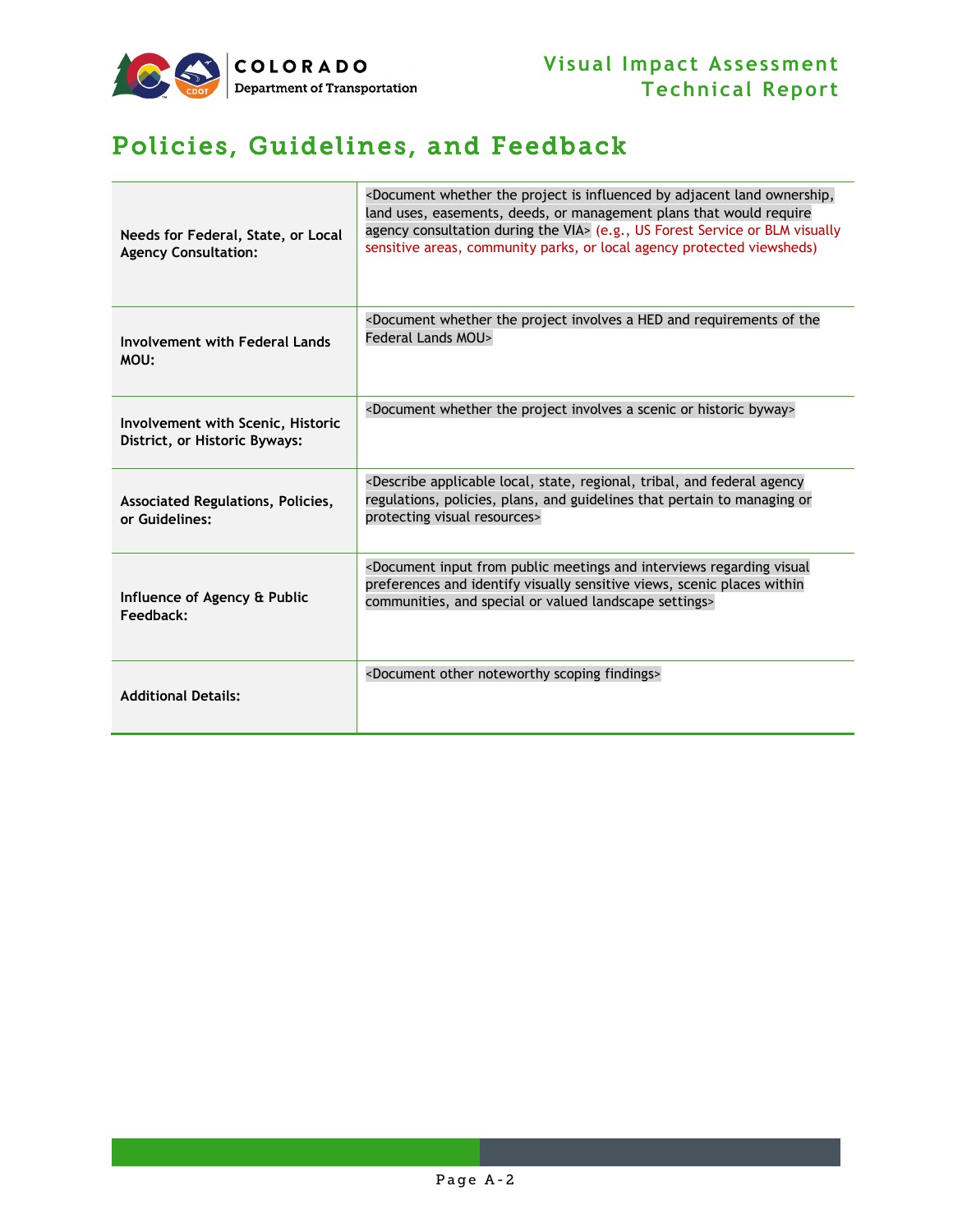

## VIA Scoping Questionnaire

#### **Environmental Compatibility**

- 1. Will the project result in a noticeable visual change in the physical characteristics of the existing or future project setting? *(Consider all project components and construction impacts—both permanent and temporary, including landform changes, structures, noise barriers, vegetation removal, railing, signage, and construction activities.)* **<describe this in the assumptions/issues below>**
	-
	- $□$  High level of permanent change (3)  $□$  Low level of permanent or temporary change (1)
	- $\Box$  Moderate level of permanent change (2)  $\Box$  No noticeable change (0)

**Assumptions/issues: <insert assumptions/issues>**

- 2. Will the project complement or contrast with the community visual character? *(Evaluate the scale and extent of project features compared to the surrounding scale of the community. Is the project likely to give an urban appearance to an existing rural or suburban community? Do you anticipate that the public will view the change as positive or negative? Research planning documents or talk with local planner/community representatives to understand the type of visual character local residents envision for their community.)* **<describe this in the assumptions/issues below>**
	- $\Box$  Low compatibility (3)  $\Box$  High compatibility (1)
	- $\Box$  Moderate compatibility (2)

**Assumptions/issues: <insert assumptions/issues>**

- 3. What level of local concern is there for the types of proposed project features (e.g., bridge structures, large excavations, noise barriers, or median planting removal) and construction footprint? *(Certain project improvements can be of special interest to local citizens, causing a heightened level of public concern and requiring a more focused visual analysis.)* **<describe this in the assumptions/issues below>**
	- $\Box$  High concern (3)  $\Box$  Low concern (1)
- - $\Box$  Moderate concern (2)  $\Box$  Negligible project features (0)
- 

**Assumptions/issues: <insert assumptions/issues>**

- 4. Do design changes that could minimize impacts (e.g., landscaping, architectural treatment, color choices) appear to be: **<describe this in the assumptions/issues below>**
	- $\Box$  Extensive changes or redesign (3)  $\Box$  Few, minimal design options (1)
- - $□$  Some redesign or minimization measures (2)  $□$  No minimization likely (0)
- 

**Assumptions/issues: <insert assumptions/issues>**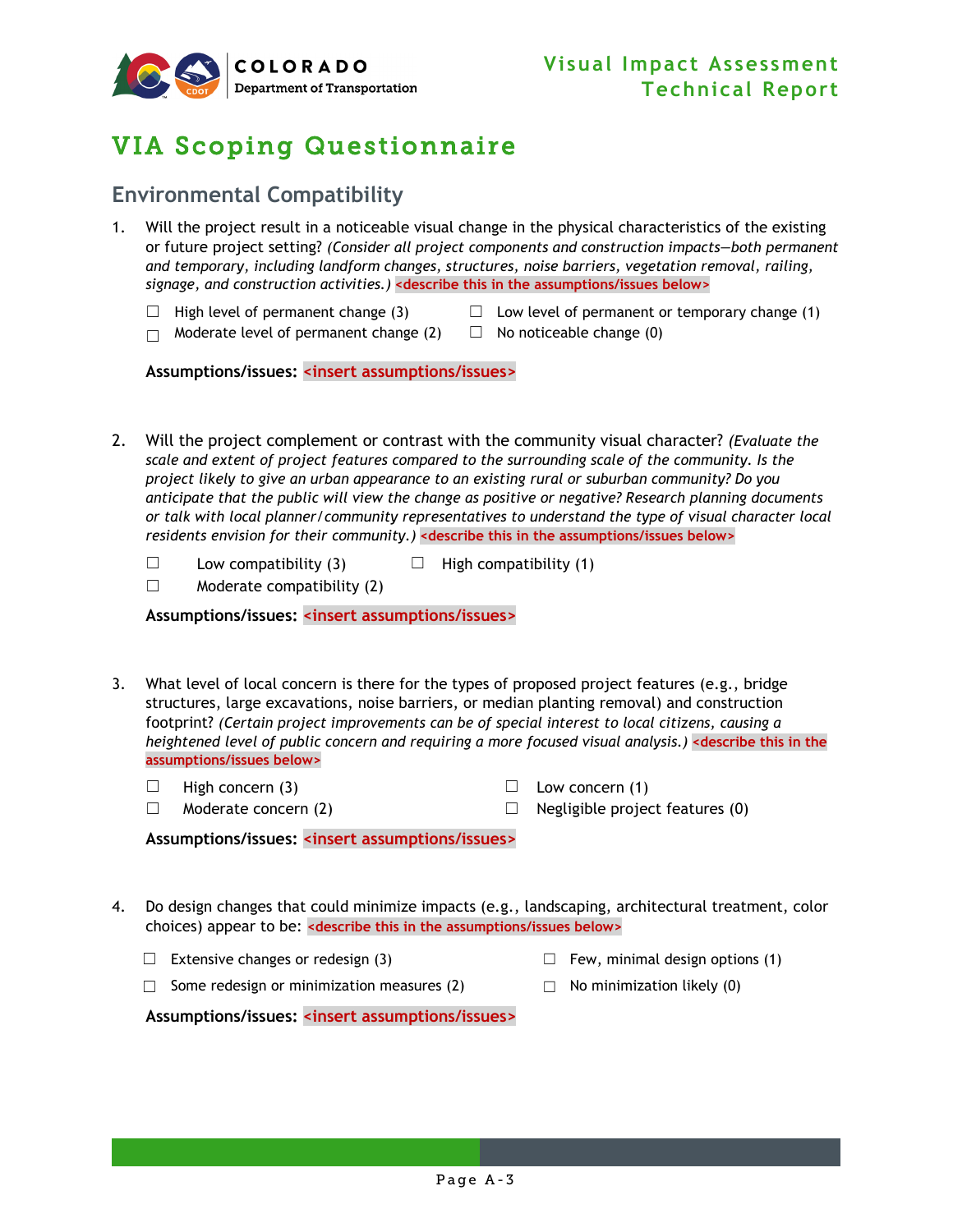

- 5. Will this project, when seen collectively with other projects, likely result in cumulative impacts to landscape character, views, or visual quality? *(Identify any projects [both state and local] in the area that have been constructed in recent years and those currently planned for future construction. The window of time and the extent of area applicable to possible cumulative impacts should be based on a reasonable anticipation of the viewing public's perception.)* **<describe this in the assumptions/issues below>**
	- □ Cumulative impacts likely: 0-5 years (3)  $□$  Cumulative impacts unlikely (1)
		-
	- $\Box$  Cumulative impacts likely: 6-10 years (2)

**Assumptions/issues: <insert assumptions/issues>**

#### **Viewer Sensitivity**

- 6. What is the potential for the project proposal to become controversial within the community or to be opposed by the public or any organized group? *(This can be researched initially by talking with the state DOT and local agency management and local or regional planning staff familiar with the affected community's sentiments as evidenced by past projects and/or current information.)* **<describe this in the assumptions/issues below>**
	- $\Box$  High potential (3)  $\Box$  Low potential (1)
		-
	- $\Box$  Moderate potential (2)  $\Box$  No potential (0)

**Assumptions/issues: <insert assumptions/issues>**

- 7. How sensitive are viewers likely to be to the scale and character of visible project features? *(Consider among other factors the number of viewers within the group, probable viewer expectations, activities, viewing duration, and orientation. The expected viewer sensitivity level may be scoped by applying professional judgment and by soliciting information from other DOT staff, local agencies, and community representatives familiar with the affected community's sentiments and demonstrated concerns.)* **<describe this in the assumptions/issues below>**
	- □ High sensitivity (3)  $□$  Low sensitivity (1)
	- $\Box$  Moderate sensitivity (2)

**Assumptions/issues: <insert assumptions/issues>**

- 8. Are there applicable laws, ordinances, regulations, policies, or standards that would affect or influence this project? **<describe this in the assumptions/issues below>**
	- $\Box$  Yes, in a complex manner (3)  $\Box$  No (1)
	- $\Box$  Yes, not complex (2)

**Assumptions/issues: <insert assumptions/issues>**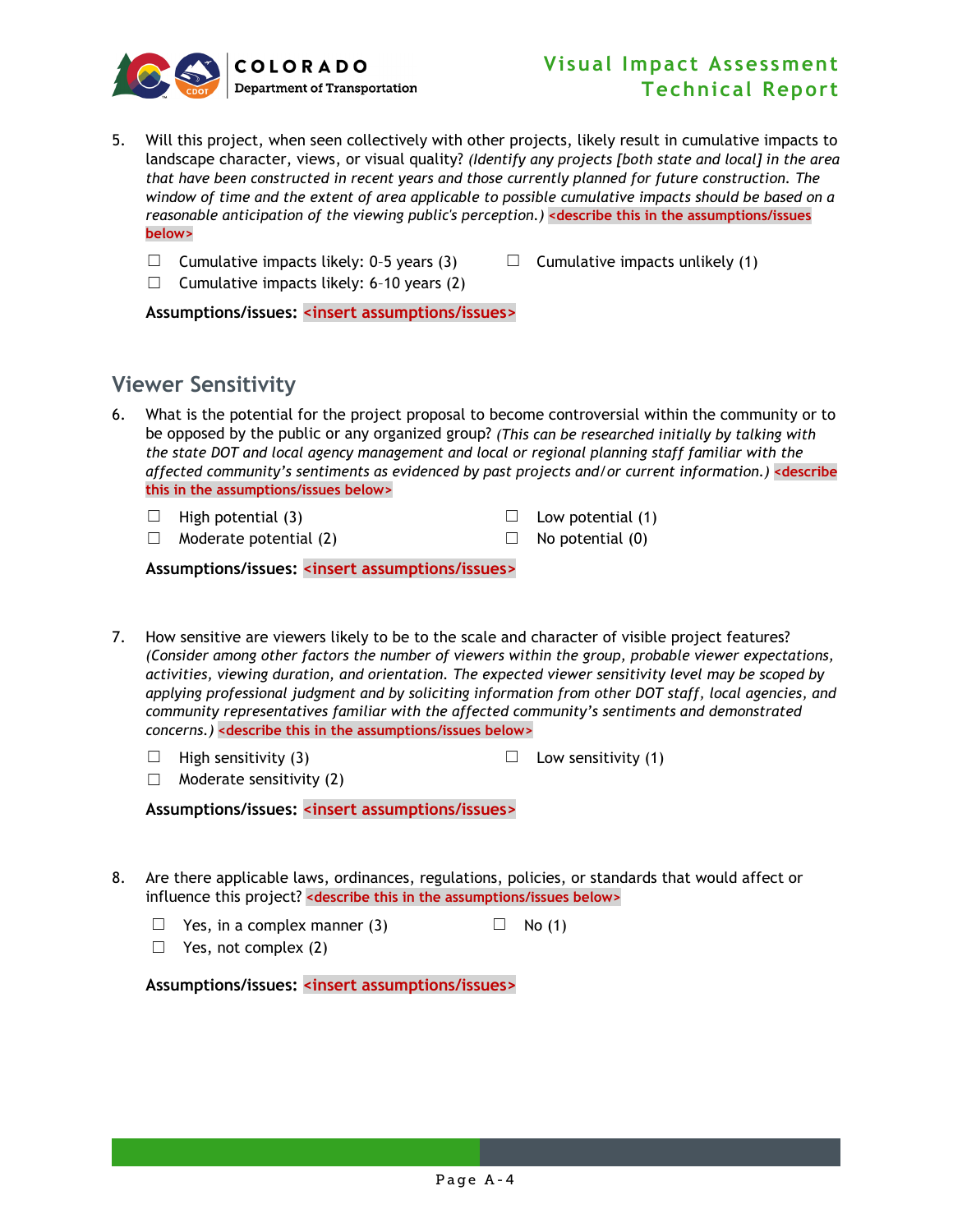

- 9. Will the project change the views or character of visually sensitive public use areas, historic properties, or scenic designations? *(Identify proximity and potential visual influence of the proposed project to parks, open space, trails, vistas and protected viewsheds, historic properties, Colorado Byways, Wild and Scenic Rivers, and other scenic designations.)* **<describe this in the assumptions/issues below>**
	- $\Box$  Yes (3)  $\Box$  No (1)

 $\Box$  Maybe (2)

**Assumptions/issues: <insert assumptions/issues>**

- 10. Will a more detailed visual analysis assist in the screening of alternatives or project design? *(Consider the proposed project features, possible visual impacts, and probable mitigation recommendations.)* **<describe this in the assumptions/issues below>**
	- $\Box$  Yes (3)  $\Box$  No (1)
	- $\Box$  Maybe (2)

**Assumptions/issues: <insert assumptions/issues>**

### VIA Requirements

| Date of Assessment                                                                                                                                                              | <lnsert date=""></lnsert>                                                                                                                                                                                    |
|---------------------------------------------------------------------------------------------------------------------------------------------------------------------------------|--------------------------------------------------------------------------------------------------------------------------------------------------------------------------------------------------------------|
| VIA Requirements: Based on initial<br>scoping, collaboration with CDOT,<br>and the VIA Scoping Questionnaire<br>score, this level of analysis and<br>documentation is required: | Standard VIA<br>$\Box$ VIA not required<br>VIA Memorandum<br>(Score $1-9$ ) <sup>1</sup><br>(Score 10-19)<br>(Score 20-30)                                                                                   |
| $\Box$ VIA not required<br>(Score 1-9)                                                                                                                                          | Consider this as the visual resource clearance for sinsert project name>. If<br>the scope of work changes or additional information warrants further review<br>and analysis, a reevaluation may be required. |
| VIA Memorandum<br>(Score 10-19)                                                                                                                                                 |                                                                                                                                                                                                              |
| Standard VIA<br>(Score 20-30)                                                                                                                                                   | <follow a="" appendix="" cdot's="" guidelines="" in="" of="" standard="" template="" via=""></follow>                                                                                                        |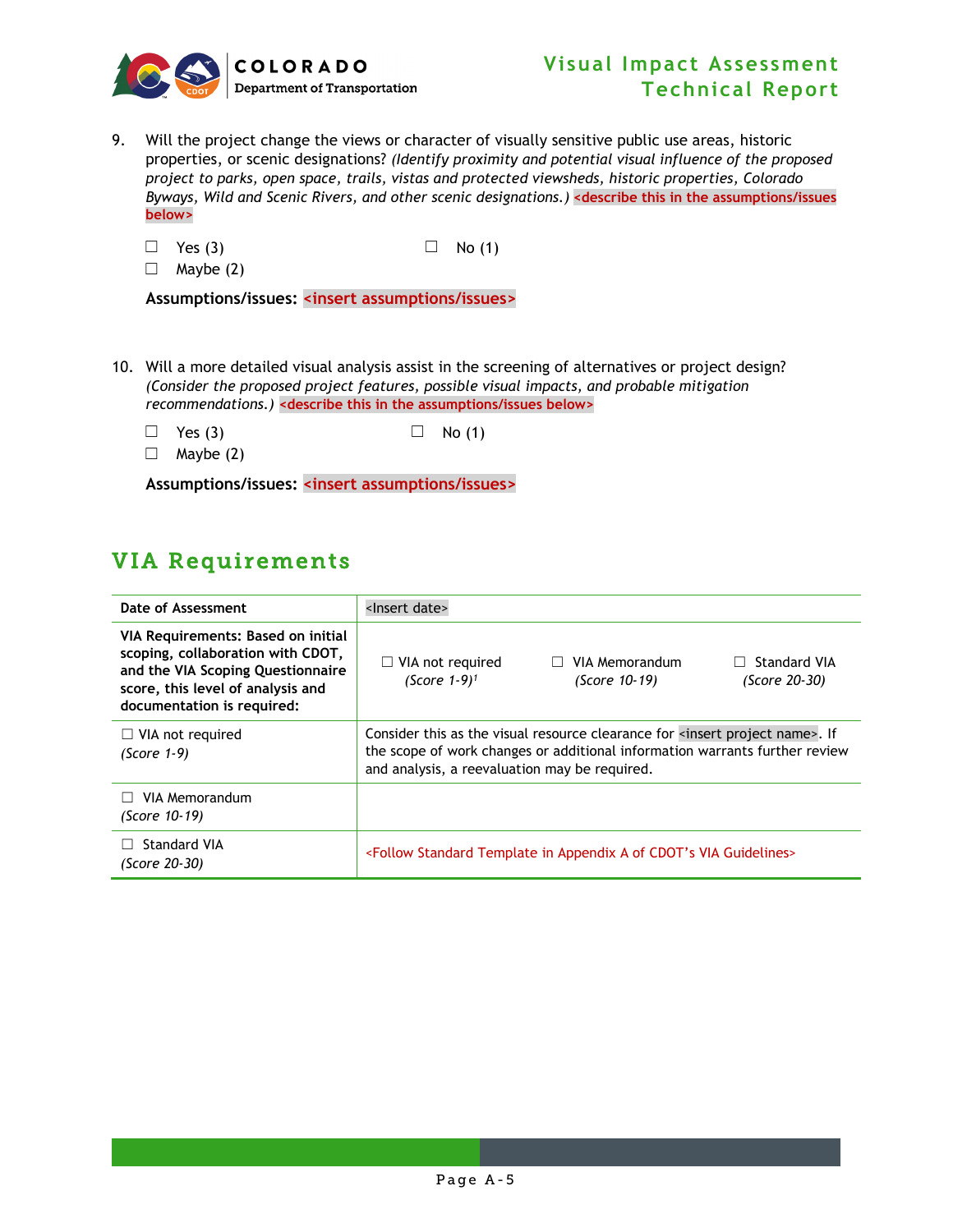

The level of the VIA can initially be based on the following ranges of total scores:

#### *Score 6 to 9***:** *VIA Not Required*

No noticeable visual or physical changes to the environment are proposed; therefore, no further analysis is required. The VIA questionnaire and a project memo may be used to document that there is no effect and to explain the approach used for the determination.

#### *Score 10 to 19: VIA Memorandum*

A *VIA Memorandum* addressing minor visual issues, indicating the nature of the limited impacts and identifying any necessary mitigation strategies that should be implemented, would likely be sufficient, along with an explanation of why no further analysis is required.

#### *Score 20 to 30: Standard VIA*

A *Standard VIA* is recommended. This technical study will likely receive extensive local, perhaps statewide, public review. It would typically include several visual simulations. It would also include a thorough examination of public planning and policy documents supplemented with a direct public engagement process (usually part of the overall NEPA public scoping and stakeholder involvement) to determine visual preferences.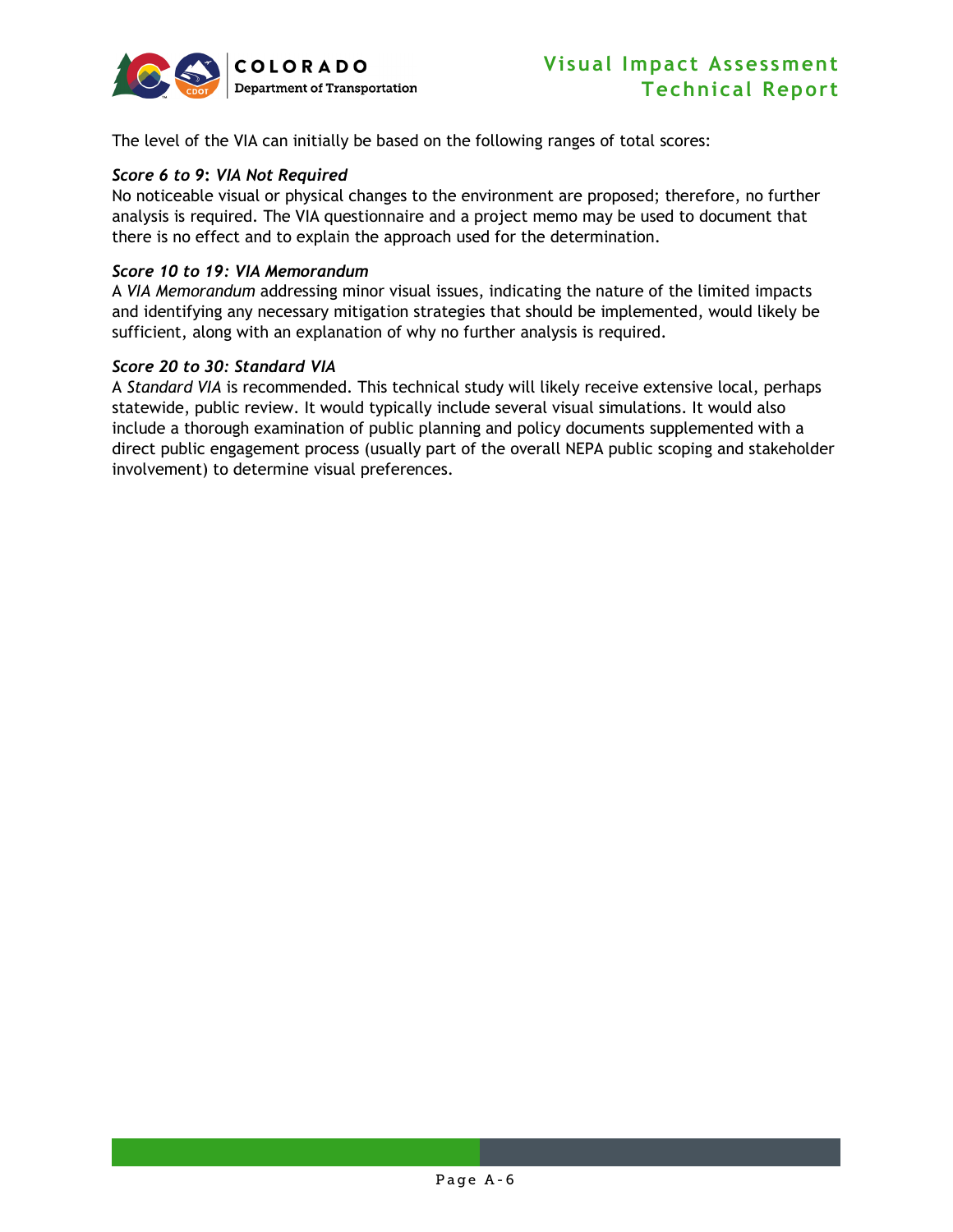

## <span id="page-29-0"></span>Appendix B. Visual Impact Assessment Methodology Overview

The following sections summarize the approach and criteria for each phase based on CDOT's Guidelines, available on CDOT's Landscape Architecture (LA) [website.](https://www.codot.gov/programs/environmental/landscape-architecture)

#### **Establishment/Scoping**

Chapter 2 of CDOT's Guidelines addresses VIA scoping to create the framework and context for the VIA, including:

- Defining the visual resources study area, or Area of Visual Effect (AVE), and landscape unit(s)
- ▶ Determining issues
- Describing the visual attributes of the Proposed Action

#### **Inventory/Affected Environment**

Chapter 3 of CDOT's Guidelines addresses the Inventory Phase. The Inventory Phase describes the landscape character, viewers, and visual quality of the landscape unit(s).

#### *Landscape Character*

The landscape character inventory includes descriptions of natural and cultural environment features and existing roadway and right-of-way characteristics. The overall landscape composition is also described and illustrated in the Landscape Character Inventory Table.

#### *Viewer Inventory*

Viewer inventory includes a characterization of visibility, distance zone, observer position, and visual sensitivity, as presented on the Viewer Inventory Table.

- $\triangleright$  Visibility: The presence of topography, vegetation, or structures/buildings within viewsheds influences the visibility from key viewpoints. Views may be:
	- Open
	- Screened
	- Not visible
- Distance zones: Distances from viewpoints are categorized into three distance zones:
	- Foreground (Fg) views (0.25 to 0.5 mile) allow viewers to see the form, line, color, and texture of individual landscape features.
	- Middleground (Mg) views (3 to 5 miles) are those where individual features are viewed in context to the surrounding landscape.
	- Background (Bg) views are expansive, where distance typically reduces forms to simple outlines, shapes, and muted colors.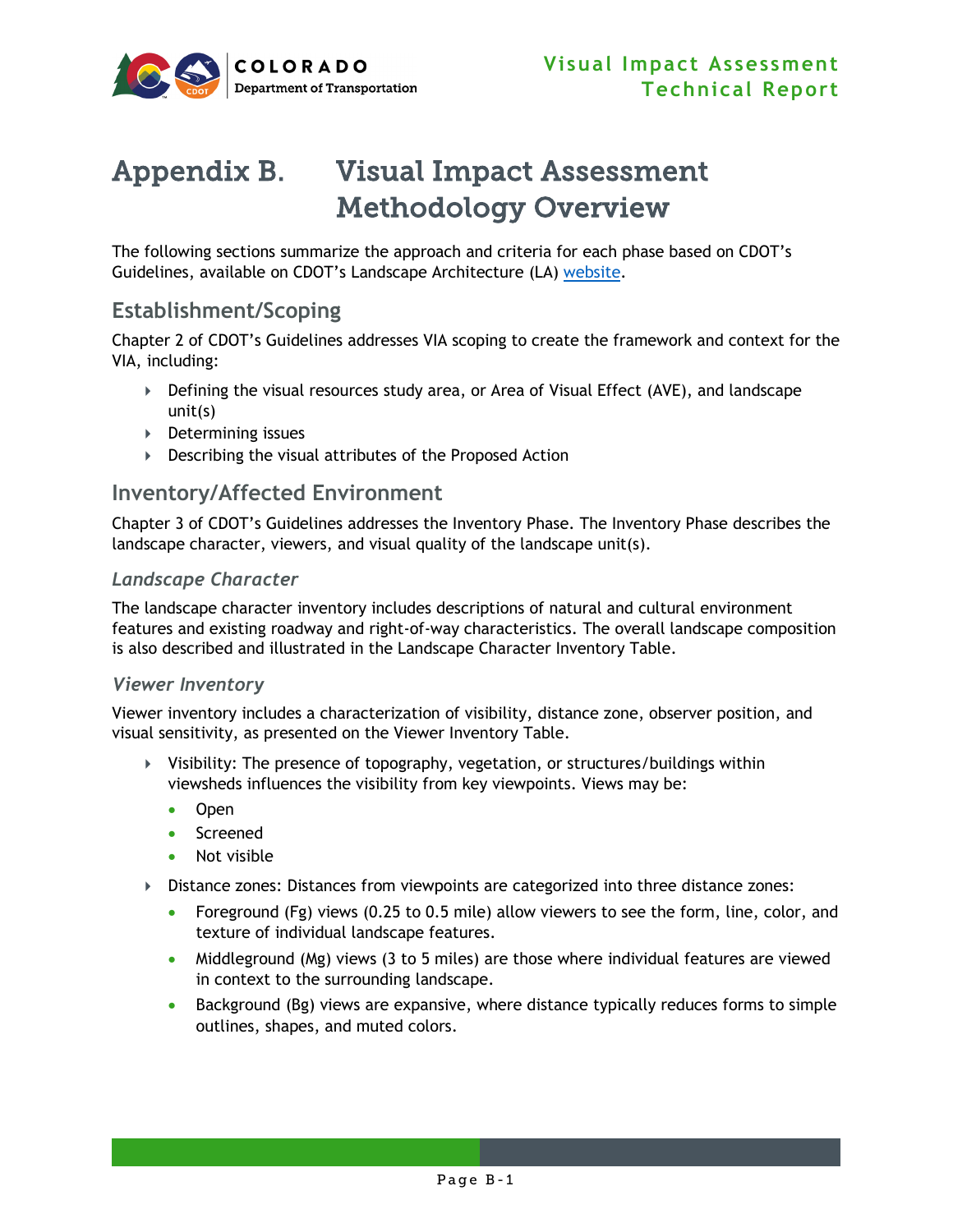

- The observer's position or location within the landscape (below, normal, or above) also influences visibility:
	- Views from a position *below the horizon line* or within a low point within a valley or a canyon where views are restricted or limited by surrounding topography.
	- Views *at the horizon line* have a level line of sight with the dominant elements of the landscape.
	- Views from ridgeline locations or along slopes *above the horizon line* have opportunities for open or unrestricted views.
- $\triangleright$  Viewer sensitivity: The degree of viewer sensitivity is represented by the following hierarchy:
	- *High* level of sensitivity
	- *Moderate* level of sensitivity
	- *Low* level of sensitivity

#### *Visual Quality*

The visual quality inventory involves a characterization of the visual harmony and vividness of the landscape unit, as presented on the Viewer Inventory Table.

Visual *harmony* has three levels:

- *Harmonious* landscape compositions reflect a strong sense of unity and intactness/integrity among the elements of a composition (natural, cultural, and roadway). The roadway fits into the surrounding setting as cohesive elements of the composition. The scale of landscape and roadway appear well-proportioned to the viewer, creating a structured and orderly appearing view.
- *Moderately harmonious* landscape compositions indicate that there are features within the composition that are out of scale, relative to each other and to the view as a whole; and that the roadway alignment, structures, and footprint are not in unity with the overall composition.
- *Inharmonious* landscape compositions reflect a disorderly composition, where the roadway does not appear as a cohesive element of the landscape composition. This may result from an imbalance of scale and the lack of unity between the form, line, color, and texture of the roadway and the landscape setting.

*Vividness* in the landscape is created by visually distinctive or unique focal points and features of interest that attract attention and create a memorable composition. A vivid landscape creates a memorable experience for the viewer.

#### **Analysis Phase/Impact Evaluation**

Chapter 4 of CDOT's Guidelines addresses the Analysis Phase. Assessing visual impacts incorporates the visual compatibility and viewer sensitivity assessments to determine the degree of visual impact to visual quality (beneficial or adverse) for each landscape unit, based on evaluations of visual contrast:

- *Strong* Proposed Action would attract attention and dominate landscape features.
- *Moderate*  Proposed Action begins to attract attention but remains subordinate to landscape features.
- *Weak* Proposed Action would not attract attention or reduce the diversity and continuity of landscape features.